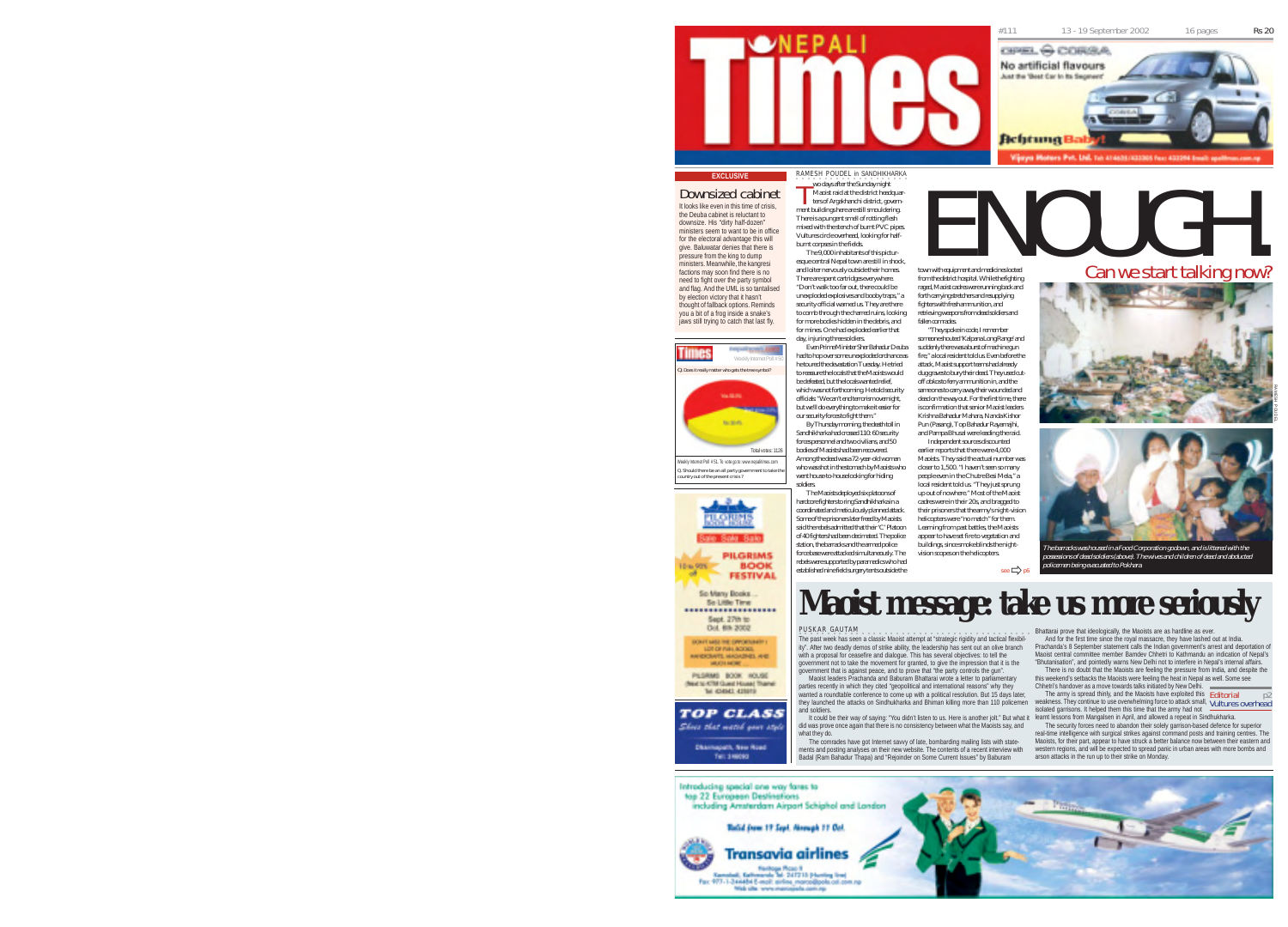Nepali Times is published by Himalmedia Pvt Ltd, Chief Editor: **Kunda Dixit** Editor: **Anagha Neelakantan** Design: **Kiran Maharjan** editors@nepalitimes.com, www.nepalitimes.com Advertising: **Sunaina Shah** advertising@himalmedia.com Subscription: **Anil Karki** subscription@himalmedia.com Sales: **Sudan Bista** sales@himalmedia.com Sanchaya Kosh Building, Block A-4th Floor, Lalitpur GPO Box 7251, Kathmandu, Nepal Tel: 01-543333-7, Fax: 01-521013 Printed at Jagadamba Press: 01-521393

### VULTURES OVERHEAD

**I** t could be the 11 September anniversary or the news of fresh slaughter here at home, but the combined result is a terrific sense of terror-fatigue. This is the t could be the 11 September anniversary or the news of fresh slaughter here<br>at home, but the combined result is a terrific sense of terror-fatigue. This is the<br>independent of two much of weariness that comes after talking it that you go beyond caring. Or, your shut yourself off because you can't bear the emotional stress anymore.

We who have not been directly affected by the butchery, are in a sense just spectators. What must the bereaved be going through: family members like Ambika, the widow of sub-inspector Surendra Basnet, and her two boys, Amir and Ajit? What of the relatives of young boys and girls forced to join the militant underground, or who enlisted out of desperation? Do their families know of their fate? This week alone, there are tens of thousands of fathers, mothers, wives, sisters and brothers mourning for the 200 Nepalis who died at the hands of other Nepalis this week

This numbing and mindless bloodshed has gone on too long. It is hard to see who benefits from it besides arms merchants, their brokers, and those who want to see the extinction of the Nepali nation.

And as the vultures wheel overhead, we catch the repugnant glimpse of a government that has given up doing anything about anything. Political leaders who have lost all legitimacy in the eyes of the public, are clinging on to power by the finger nails.

It would be stupid of the Maoists not to exploit this power vacuum and political disarray. They're good at what they do. And ruthless.The Maoists are simply exploiting the chronic weaknesses of the security forces—fatal flaws in preparedness, strategy and intelligence-gathering. One side seems to learn from every battle, the other side seems incapable of doing so. It's not that the Maoists are particularly brilliant, it's just that the government is daft.

The police and soldiers in Sindhuli and Argakhanchhi fought valiantly this week. But after Mangalsen and Khara, the strategy should have been to prevent such hand-to-hand combat in the first place with early warning, pre-emptive and proactive deployment. Instead, they waited in vulnerable garrisons for the

onslaught even after Maoists in the village below had been rousing the populace with slogans on loudspeakers hours beforehand.

In attack after attack, the Maoists' tactics have been clear even to lay observers: use of overwhelming force, human shields, precise automatic and long-range firepower, surprise and panic to get the defenders to expend ammunition, before over-running the base. Not to be prepared with forward defence, pre-

emptive intelligence and a contingency plan when you know what is coming is not just being fatalistic: it shows a death-wish. This is ideal terrain for small bands of guerrillas to ravage a conventional army. If the security forces do not upgrade the quality of their intelligence, then this war can drag on for decades more. But you can't fight it when the intelligence budget is used as pocket money

There has to be a concept of operations from the high command to the brigade and platoon levels laying out broad guidelines for soldiers in the field: on the objective and how to get there, how to deal with the civilians, how to counter overwhelming force on isolated garrisons.

What needs to be done at the political level is another matter altogether. You cannot cover your political failures by trying in vain to force the military to gain an upper hand in the battlefield. How long do we have to wait for that decisive political leadership to break this cycle of violence?

by Hemalata Rai ("Shrinking

open space for practicing archery and martial sports. learly all our district head ters have a Tundikhel. The







tive coalitions do not last long. But sadly, some younger Swedes seem to hold a strange fascination for fascism and want a govern ment that is stricter on immigrants, conservative about imports from European Union countries.

Rightists are not yet a significant force, but given the swings in France and the Nether lands, who knows what will happen as Sweden further integrates with the EU? Swedes are holding on to their Kroner for now, and adopting the Euro is sure to be deeply divisive. This is the fear that haunts committed social democrats here.

The tradition of holding both national and local elections together is now being hotly debated. There are people who hold that local and national issues tend to get mixed up in simultaneous elections. But this Sunday, it will be like any other elections in the past—6.6 million registered voters can vote for local government units and the national parliament. Sweden abandoned the bicameral system in 1971, and the Riksdag with its 349 members is the single house now.

Perhaps there is a lesson here for us in Nepal—do we really need an upper chamber where the likes of Diptaprakash Shah are members? Even though individual members of the Riksdag have complete control over their own vote—theoretically, they can vote against their party directives though such a thing rarely happens—it is the political parties that are at the core of the Swedish parliamentary system. Voters choose the party that they want to represent them. If they have strong reservations against a certain candidate, they have a right to

to the people.

BIG BROTHER

of financial standing.

ever since.

suggest that if the CPN (UML) changed its name to Nepal Social Democrat Party, nobody would be able to stop it from coming to power again. Comrade Madhav Nepal's reaction to that suggestion was typical bourgeoisie—he defended his party's name by comparing it to Coca-Cola. But if brand-building was the issue, then the word "communist" has been hijacked by the Maoists. The UML should



○○○○○○○○ ○○○○○○○○○○○○○○○○○○○○○○○○○○○○○○○○○○○○○○○○○○○○○○○○○○○○○○○

tick against that particular name in their vote. But essentially, it's the political parties that decide the composition of the Riksdag. This arrangement may be the reason why the Swedish parliament is the most genderbalanced in the world with 43 percent women. There are seven recognised political parties in Sweden. (That mature democracies ending up with two-party systems is evidently a myth). The social democrats are the architects

of the welfare system, where high taxes and free services go together, and the system works so well it has few parallels in the world. As in past elections, the issues this time are nce again education, health and the care for the elderly. Unemployment is low, and

promises of tax cuts do not appeal to voters. They are loath to give up the privileges guaranteed by the state—free education, free health care, and a blanket social security

system for all. Such a welfare system is largely financed by the trade surplus that Sweden has with its trading partners, but efficiently managed state enterprises and cooperative are no less responsible for the quality of service available to all citizens irrespective

Social democrat Swedes bristle when asked if their system is inherently Marxist. But this is a system that the young Karl Marx (rediscovered by some American scholars) perhaps had in mind all along. This is an esting example for our pink comrades in Balkhu to emulate. In 1990, the Swedish Communist Party changed its name to the

Left Party, and has been doing rather well Last month, our own Communist Party of Nepal (United Marxist-Leninist) got a scathing press for hiding the portraits of The Five Wise Men when the American ambassa dor visited the Balkhu Palace. Soon after, Comrade Madhav Nepal invited some buddhijibis for consultation. The portrait

episode wasn't discussed, but someone did

take a study tour of Sweden to see how the reds did it here.

Indian diplomat ("Distant

The RNA's strategy is not so much to break the back of the Maobadi and force the movement into submission, but to try and bring back all the aggrieved parties into the national mainstream and thereby achieve national reconciliation and peace. Breaking the back of the Maobadis, as erroneously stated, is not a strategic end, but it could be construed as a potent and viable military means. The military actions conducted all over the country are, therefore, a part of the means adopted say that the means justify the ends. The fact that the volume of the army's operations are necessarily at a quantum level higher than those carried out by the

the mid-west ("Fighting by the rules" by Kanak Mani Dixit, #110) is an inescapable fact. However, one cannot logically infer and equate the actions of an inept, demoralised, directionless, corrupt, and badly led quasi-civilian public force with the actions of an unpoliticised and professional military force. And it definitely does not do justice to the selfless actions of the

battered economy, falling

"Moral is to physical, as three is to one." This universally acknowledged dictum on the rules of war is not only very perceptive, but is also used extensively to reinforce contemporary military teachings worldwide. In the course of re-establishing peace in our violence-ridden nation, one can be fully assured that the army is aware and sensitive of the critical need to hold and preserve the moral high ground. It would be naïve to assume that the

make it up.

All military actions are derived from

military is not aware that counter-insurgency warfare is the most dirty and despicable form of conflicts a professional army can get into. All sensible armies try to avoid it

apoleon is not regarded as a great<br>military philosopher of the standing apoleon is not regarded as a great<br>military philosopher of the standing<br>of Sun Tzu or Clausewitz, but he made one astute observation. He said,

unless, of course, they are pushed into it as has happened in the case of the Royal Nepalese Army. However, once the army deploys, then the criteria to maintain the moral high ground—especially since the "enemy" is one's own people—becomes a conspicuous factor.

in pursuit of the strategic end. This is not to police during the 1997 Kilo Sierra Two in

provided by the army. political directives. Favourable public

The moral high ground and the rules of war

The army is operating in difficult conditions after years of neglect. Military capabilities cannot be built overnight, and security is expensive. ○○○○○○○○ ○○○○○○○○○○○○○○○○○○○○○○○○○○○○○○○○○○○○○○○○○○○○○○○○○○○○○○○

BUDDHA

organisation and the individuals who

Ever since the storming of the Dang military installation and the imposition of the emergency last November, it appears that the army is traveling down a long and lonely road on its own. No one has shown the interest or initiative to join hands in its sincere endeavours. Support for the counter-insurgency operations, of course, does not mean involvement in military operations. It just means working within the safety net provided by the military. A safety net is a generic term, and it cannot be provided for each and every individual. What we lack is a brave and courageous civilian sector that can deliver services to the people under the security umbrella If the public<br>expects the army<br>to deliver peace<br>then the army<br>public to provide<br>it the requisite<br>support: moral, psychological or<br>physical.

opinion is the basis for success and failure. Here I would like to pose a question to all the professed and genuine nationalists of Nepal: is the army receiving the prerequisite public support from all quarters, or is it just being criticised and dragged into unnecessary controversy aimed at covering up for political games? Besides, who defines human rights, who

makes the rules and who judges whether they are being followed? Violent societies that have perpetrated genocides, launched bloody world wars, and exterminated whole peoples have little moral authority to lecture to a peaceloving, compassionate and cultured people.

On the other hand, human rights are a late-20<sup>th</sup> century concept encapsulated in the UN charter. It is a concept not easily understood or cared for by an uneducated people working to eke out a basic living.

LETTERS

preferences, and nobody is expecting anything new from the general elections next-week. The front led by Social Democrats (consisting of the Left Party and the Green Party conservatives call them The Reds) is likely to remain in power, though with even lowe margin. The vote on Sunday would be routine,

THE PEOPLES' TUNDIKHEL discovery of a dhunge dhara of have been done by for govern-Thank you for the timely article Bishu Varma Rajbansi (571-616 ment purposes. AD) while constructing the During the Rana regime, the army took good care of the Tundikhel", #107). Few clarificaunderground pedestrian walkway ions. Tundikhel literally means an in Ratna Park shows that grounds, cultural activities and Tundikhel is at least 1,400 years old. In that period, no citizens of Kathmandu ever encroached on the space. All encroachments σn



Tundikhel at a cost of Rs 28.1 million. The justification given is: "Kathmandu's only open space is being encroached." Oh yes?

**Huta Ram Baidya, Tripureswo** ANTI-AMERICAN Just as you have fulfilled your apparent self-vow of publishing anti-American articles in the *Nepali Times*, I must fulfill my vow of canceling the delivery of your publication to my home. Do realise that you would be able to accomplish very little if you did not daily enjoy and utilise the global American culture of computers, internet, TV, air flight, etc. How come you do not publish articles thanking the Americans for all you are able to do today? Please adjust your worldview to the correct perspective. I will visit our local newspaper distributor today to make sure to immediately discontinue delivery. people. A simple Rana-style trespass prohibition law enforced by the army would have done the trick, why did we need a fence? Let us start restoring Tundikhel to its lost glory by making a living museum of the Bibhu Varma water spout. The city planners should also make the people of Kathmandu feel that Tundikhel belongs to them, it belongs to all of us, we must have a say in how it is preserved. And finally, we are not living in Jung Bahadur's or Bhimsen hapa's time. The location of the Royal Nepal Army headquarters in the centre of town may not be the best location from the strategic point of view. The army's present facilities on Tundikhel should not be misused, unused, underused or overused

Who is encroaching? It's not the

by whichever civilian authority inherits it. It should be given back

*Tim Ackerman, Kathmandu University Medical School* CK Lal's tryst with an unnamed neighbours", #110) proves that our pet theories about New Delhi's assessment of Nepal's strategic importance was correct all along. But the real question is, what are we going o do about it? Are we going to keep on living in an ultranationalistic never-never land, or will we try to figure out how we can give what they want to get what we need. In the spectrum of possible bilateral models, I guess Nepal-India relations should fall somewhere between Sri Lanka and Bhutan. *D Gajraj, Kathmandu* EVERYONE LOST Rajendra Dahal's "No one won, everyone lost" (#110) was perceptive analysis. It was clear that the state of emergency wasn't needed, and wasn't what Nepal and the Nepali People needed. The real problems were to address the

investment, unemployment and the lack of development. It was the myopia of our leaders that made an emergency necessary. This country can still turn the corner, but it must give the power and responsibility back to the people. Our politicians, policy-makers, intellectuals and also the media have squandered the nine months of emergency by doing nothing. Mr Dahal's analysis is correct, but maybe it is also his job to show us a way out of this stalemate.  *Rabin Giri, Dharan*  $\bullet$  A headline speaks a thousand words, and Rajendra Dahal's "No one won, everyone lost" was one of them. In five short words, it tells us why all this is senseless and stupid. And a curse on us. CK LAL about being Nepali with a great sense of pride. CK Lal has made

be upon the Maoists and an

unfeeling elite for unleashing it *Man B Gurung, Brunei* I am a regular follower of CK Lal's ability to offer a different perspective on issues. His articles have an optimistic balm. But, somehow, reading "Distant neighbours" (#110) made me feel sick. What is he actually trying to project? That our independence is more of a burden for us than a boon—well, it might be, in terms of some material gain, but not when you take into account the dignity and pride factor. It might be a matter of shame for him to carry the passport of one of the poorest countries of the world, but not for all those migrant people for whom he seems to have so much sympathy in his column. In fact, I find Nepali migrant workers here in India talk He should realise that monetary gain is not the only thing required in life—or else why would people all over the world be struggling for dignity, independence and identity? The fact that such an opinion is coming from an advocate of freedom and self-identity makes it much worse. Is he trying to nullify all our efforts to develop and maintain an identity of our own for centuries? Or is it that while trying to outsman the "Indian diplomat", he himself became more Indian than Indians? *Shovendra Gautam Calcutta* BLOODY WELL RIGHT media coverage in the

being Nepali somehow shameful. I share your sentiments about editorial "Bloody well right" (#109). Great job! *Kalyan Pande Madison, Wisconsin* I was moved to read in "In Vienna museum, Nepalis worship stolen Buddha (#108), that devotees are worshipping the image of the Patan Buddha. It shows that the icons of Nepal's culture and religion are not some dead material objects of art. This is a vibrant and living culture, not a lost civilisation whose artifacts can be plundered and sold for cash. The German art dealer is reported to have wanted 200,000 euros

for the Buddha mask. Does he know that some things don't have price tags, some things can be priceless some things are too sacred to trade? The Buddha image is part of Patan's Samyak fesitval when hundreds of Buddhas from individual guthis are paraded around the

town. Their combined sanctity

is supposed to give devotees a spiritual sense of community. Having said that, I am appalled at the apathy of the Nepal government in bringing back its stolen property. How can



the better it will be for the

The trade in stolen idols is a bit like drug trafficking. It is driven by demand. There is no point blaming the people who sell the objects, saying they don't value it so we will buy it for "safekeeping". If the temptation wasn't there, no one would steal it in the first place. And the temptation comes from the high prices that these "art objects" fetch in western "art markets". The sooner both east and west learn to attach great spiritual value to their faith and heritage,

> advancement of both civilisations.

 $R$  Fabian, Berne

### analysis and peurile outpourings just add fuel to the fire. If the public expects the army to delive peace then the army also expects the public

to provide it the requisite support: moral psychological or physical. Healthy and constructive criticism of the army's action is a precondition to guiding and controlling it along the righteous path to peace. Immature analysis and alarmist inferences

only create confusion and thereby, harm our national interests and security.  $\blacklozenge$ 

*(Samrat Rana is the pen name of a military analyst.)*

Human rights activists have their own particular political biases, not to mention questionable moral and ethical standards. Military operations in counterinsurgency campaigns entail the use of force. When applied by any military, force has to be overwhelming and decisive. The insurgents on the other hand are organised into highly compartmentalised and pervasive cell formations, hence the visible effect of limited casualties and small numbers of wounded and captured.

These are the ground realities in Nepal. The army has acknowledged its organisational shortcomings in this area, and has taken prompt corrective measures. This relentless

RNA under the human rights microscope rather incongruous. The focus of the public

The army is a product of its society. A powerful nation like the United States had to bite the dust in Vietnam largely because of unfavourable public opinion and lack of

support for the actions of its military. The army is not necessarily averse to criticism in the press or elsewhere. However, there are certain norms, conditions and sensitivities that have to be respected and recognised by all Nepalis on matters of national security.

The army is operating in difficult conditions after years of neglect. Military capabilities cannot be built overnight, and security is expensive. This in itself creates tremendous pressures on the Nepali polity as a whole. Irresponsible and immature

may be essential at times, but it seems

pressure of viewing every single action of the

debate must be on the problem at hand.

**FEEDBACK** *by* **SAMRAT RANA**

### 13-19 SEPTEMBER 2002 NEPALI TIMES NATION NATION NATION NATION

### Stockholm syndrome **STATE OF THE STATE by** CK LAL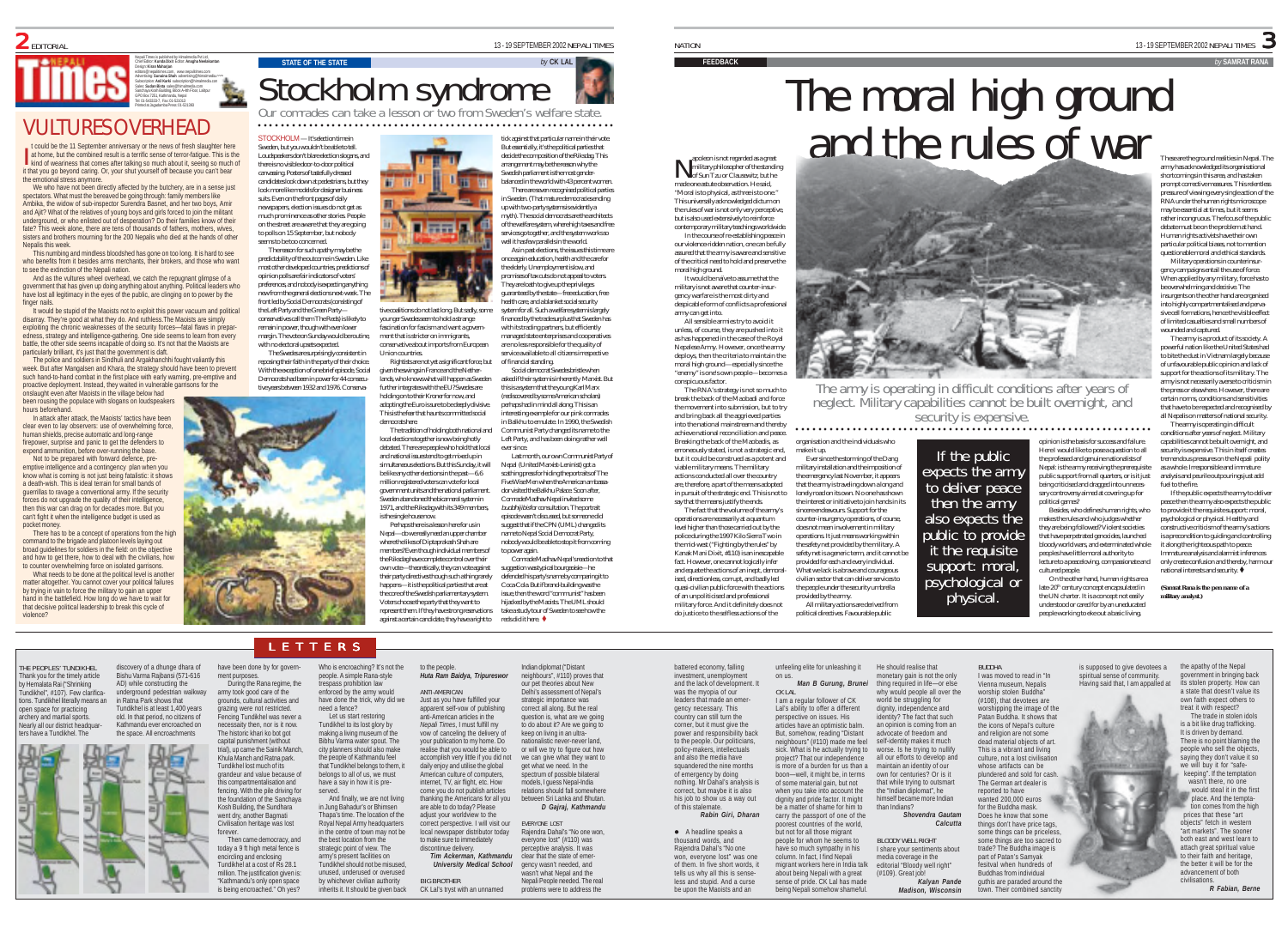## It's a Zoo out there



he, sin ca, and emig on to isn't what they expected to see in busy Jawalakhel. Lama visits his children in Kathmandu three times a year, and his favourite activity on

movies in the theatres or sunning himself on Tundikhel, picking up the gossip. It's spending a full day or two at the Central Zoo in Jawalakhel. Here on holiday last week,

with two grandsons and a son-

gives his companions a fresh

they eat our millet harvest and the villagers kill them in anger but they are beautiful here. says Lhakna Norbu Lama of Helambu pointing to a pair of spotted deer. His two Kathmandu-born grandsons giggle, shriek, and cling on to "We call them khaira in<br>"We our language and mriga in Nepali-





**HEMLATA RAL**<br> **MAL** call them kharian systems and the grand of the zookeepers are enthusiastic, and visitors can't get over the open space<br> **MAL** carlianguage and **Helambu continue to a sair of** and exotic species. Now i

### ○○○○○○○○○○○○○○○○○○○○○○○ ○○○○○○○○○○○○○○○○○○○○○○○○○○○○○○○○○○○○○○○○○○○○○○○

There are scary and depressing lessons for anyone who supports restricting access to information.

appreciation for living in Kathmandu. The Central Zoo entertains about a million visitors every year, but the high point for workers there is the annual Bhoto Jatra in May or June, when about 35,000 of the people who come to Jawalakhel from all over the Valley to view the vest of Machindranath also take in Nepal's only zoo. "During Bhoto Jatra we have a tough time controlling the crowd, some years we even run out of tickets," says Chiri Maharjan, a zoo guard. "Nepalis are essentially nature-loving people—they go wild with excitement when they come here," he smiles. No surprise, for right in the heart of downtown Lalitpur, visitors are confronted with six hectares housing over 800 animals of 126 species-30 mammal varieties. 66 birds, eight reptiles and 22 fish species. There are a number of exotic species too, the most recent additions being a pair of siamang brought in from Malaysia, ostrich from Australia and a hippopotamus from Thailand. This is a much-neglected institution, but don't blame the zookeepers. Most of them are

committed beyond the call of mere duty. Krishna Maharjan has worked at the zoo for 18 long years, and has taken responsibility for the hippos. "People are just awe-struck at the sight of them. Children love to stare at them—some compare the animals with pigs others think they look like rhinos without their rough outer hard skins, " he laughs Maharjan has seen how close the bond between human and beast can be. "These animals have become my family. I feel sad and worried if they get ill. More than that, Maharjan can

tell whether his charges are happy, depressed or plain old bored. The Central Zoo was established in 1932 by Prime Minister Juddha Sumshere Rana as a private collection of wild animals. Life-size bronze statues of his mother and sister-in-law still look down on visitors to the zoo. With the political and social changes that followed 1951, when the amassed wealth of the Rana prime ministers was nationalised and a number of properties turned into public utilities, the ownership finally came to the government in



lying back—finally—to South Asia this past week, I soon gave up on economy class and wandered to the back of the aircraft. There, I leaned on the rear door, feeling that peculiar sensation that comes from knowing that a simple mechanical failure in the latch would launch one into space for a few minutes of wondrous, freezing terror, followed by the oblivion of impact.

But I wasn't there for cheap thrills. I had noticed on the in-flight route map that we were flying above Central Asia, just crossing the Uzbekistan border from Russia. Below us, according to the map, lay a great blob of blue called the Aral Sea. Once this was one of the world's largest landlocked bodies of salt water. Now, as most people know, it's a testament to howling ignorance about the consequences of our arrogant ineptitude.

Instead of a body of water several hundred kilometres across, the Aral Sea is now a series of poisonous ponds, linked by toxic salt flats. Badly rusted fishing boats sit on ridges of corrosive soil, three days walk from the nearest water. The communities where the fisherfolk lived and plied their trade have either disappeared beneath the shifting sands or become graveyards of the victims of the Aral Sea's despoliation.

It's easy to blame the arrogance of Soviet communism for the fate of the sea and its people, the once rich fishery and culture on the shores of a once pristine body of water. Engineers from Moscow planned the great diversions of rivers that fed the Aral, urged on by political commissars drunk on the notion of conquering nature. Cotton, the world's most widely grown crop, killed the Aral Sea. The rivers were ripped from their natural courses to irrigate thirsty cotton fields in Uzbekistan, the old Soviet Union's cotton belt. Cotton sucks water and pesticides like few other plants and the aquifers of the northern Uzbek plains were soon drained.

So fresh water from the Amu Darya, known in Europe as the River

Oxus, and other great streams was sent gushing into a desert that once lay under the ancient Silk Route but now was a vast, white-tufted cotton plantation. Year by year, a sea deprived of inflowing waters receded, stranding those fishing fleets. At first, the people were puzzled, then alarmed as the fishery failed in the remaining waters of the Aral Sea—by this point too toxic, too overwhelming salty, for life ever to be born. Then they were frightened as their growing poverty and hunger was compounded by wracking respiratory disease. Storms of poison dust were blowing off the cotton fields and the salty bed of the dried up sea. Even the unborn were affected. Birth defects soared and the living died, how many we'll never know. The USSR had more anonymous victims of viscous bureaucracy than any other

evil empire the world has known. I wonder if there are any more miserable than

the lost citizens of the area around the Aral Sea. The big plane banked to the right and I could see more clearly the lay of the devastated land below. A long gnarled peninsula protruded into a remnant of the sea—small and no doubt shallow. I wondered if this could be the dreaded "Island X" where Moscow had once developed its deadly biological weapons: anthrax, smallpox, influenza and other dreaded diseases bred to kill people in the name of a twisted state ideology. Intrepid reporters—most of them Russian and citizens of the former Soviet Union discovered this still walled up and highly mysterious laboratory while ferreting through declassified documents and the subsequent outcry had led to its final closure, once and for all. The viruses and compounds within were supposedly made inert and harmless, but we may never know.

Supremely, severely ironic it is, that the commissars of Moscow chose an island in the Aral Sea to plan deliberately an assault on the health of

ordinary people in enemy lands, while all around their own policies were killing tens of thousands of their own citizens. That of course lay suppressed and hushed up too until the fall of communism.

It's funny what you can see from a great height. It's equally stark just what you miss. I can only hope that governments in today's unipolar world, in Washington, Europe, Asia and elsewhere, learn something from the hideous errors of the old Soviets Union. Arrogance and secrecy breed only death and destruction, and the commissars discovered to their cost. To those in America who are closing minds and restricting access to information in the name of security, I say only...remember the Aral Sea.  $\blacklozenge$ 



### **DOMESTIC BRIEFS**

### The pen is mightier

•<br>It's true, the media can make a difference, and people still care. Residents of Jogimara VDC in Dhading district were moved when they received \$500 sent by fellow Nepalis living in Washington DC, upon reading the plight of the village, which lost most of its working male population in an army operation. (See "Unfriendly fire", #106.)

"At least there are people who share our sorrow," says Gyan Bahadur Biswokarma who lost two sons who were working on an airport runway in Kalikot. The money was raised by the District of Columbia Athletics Club, a group of Nepali amateur athletes, who



Bazar on the Prithvi Highway Monday to collect the money. Familie received Rs 2,250 for each member they lost. Tanka Bahadur Malla, former chairman of Jogimara VDC, says the community is drawing strength not just from the money, but from the fact that someone is listening to them. "Apart from the monetary assistance, we feel that there is someone to share our sorrow. While the army remains quiet over its killing of innocents, it's heartening to see Nepalis living in America extend a helping hand."

### Thais to try two more Nepalis

•<br>Two Nepalis accused of heroin trafficking are to appear in court on 19 September for trial. The two, Hari Bahadur Gurung and Pore Ghale, are currently at Bangkok's Klong Prem prison, which has six other Nepalis serving sentences. Gurung and Ghale were accused of trying to smuggle 7.5 kg of heroin, but say they were framed by smugglers and forced to sign a confession at gunpoint by police. They say the evidence was planted on them. According to Thai law, they say the evidence was planted on them. According to that the two face the death penalty. But activists working with Nepali prisoners in Thailand say that with legal support and consular representation by the Nepali embassy, the sentence can be reduced. There are over two dozen Nepalis in Klong Prem and other Thai jails.

### Nepal in elephant polo meet

•<br>A Nepali team will compete in the King's Cup Elephant Polo tournament next week in the Thai resort town of Hua Hin. The draw for the tournament, which will run from September 17 to 22, was made Monday by Tim Baade of Kimberly Clark and Somchai Jinnovart of PriceWaterhouse Coopers. Drawn in league A were Singapore Polo Club, Mercedes Benz Thailand's German team, Sandalford Winery from Australia, Chivas and King Power's Thailand B team. In league B are American Express World Elephant Polo Association team from Nepal, Tickle and the Ivories team from Sydney, Sri Lanka's Ceylon Elephant Polo Association team and King Power's Thailand A team.



Want more than just a job? Want to be part of a creative and exciting media adventure?

Nepali Times is looking for Desk Editors, Senior Reporters and Marketing Executives for its expansion plans. You need to have flawless and elegant English, efficient word processing and layout skills, good spoken and written Nepali. Marketing candidates should have at least three years experience in media.

### **Fulfilling work. Stimulating assignments. Good earnings.**

Write to admin@himalmedia.com with personal background and 150 words explaining why you are suitable for the post. No phone enquiries, please



from attractive. Many Kathmanduties had even forgotten about the existence of the zoo by 1995, when the management of it was handed over to the King Mahendra Trust for Nature Conservation (KMTNC). The KMTNC was given the responsibility for 30 years, and the government agreed to stay on as a facilitator and monitor the zoo

1956. The management of the zoo has changed hands a few times, but it remains fundamentally what its creator envisaged—a collection of rare wild animals, but with one

In 1997, the zoo began a project called Friends of the Zoo under its conservation education program, targeting schoolchildren and their parents. Already, the FoZ is acclaimed as one of the best undertakings of its kind in Asian zoos. For an annual fee of Rs 150, schoolchildren can avail of conservation educational activities, tours to the wild, discounts in various stores in the Valley and free entrance in the zoo, and also participate in tending to and feeding the animals. FoZ presently has over 9,000 members from about 75 schools in Kathmandu Valley. "Children between the ages of 11 and 14 are more keen on our activities; the older ones are already overburdened with preparing for SLC exams," explains Geetha Shrestha, chief of FoZ. Most of the members are students of private schools, in large part because the Rs 150 is simply too much for children in government schools to pay. Bhawani Raman Subedi, a teacher at the Bhaktapur Adarsha School, who was taking his 54 students around, was disappointed, but not too much. "Our students are not members because their parents cannot spare the cash. But we bring them here and other nearby animal reserves for their project work in

> government provided the zoo grants to cover its running costs. "But after it stopped the grants, government authorities hardly even visit the zoo anymore," says Chief Administra-

**Keeping the zoo's success story afloat**

Inarjan (left) takes care of the new

Become a member of Friends of the Zoo **Nationality Individual Family Student** Nepali Rs 200 Rs 500 Rs 150 SAARC Rs 300 Rs 600 Rs 200 Other Rs 500 Rs 1,000 Rs 300

> residents couldn't care less what happened to the animals. To address these administrative and financial concerns, the KMTNC has developed master plan for the development and modernisation of the zoo. The major thrusts of the plan are physical design development,

> > Welcome to our **Hesisan Food Festival**

> > > **COLLAGE FRANK AN ARVIVAN** Part Pay ned Hutel 1130 2130 km.<br>Museum Calix 1130 1650

.<br>Call on Similar Information

Summit Hotel

to sale you led below

a

zoology and biology," he said.

million annual feed bill.

too successful, but the keepers have learnt from their mistakes and are considering the release of a second batch of 25. "This time we are taking serious precautions," says director RK Shrestha. An animal exchange program was also initiated after the KMTNC took over the management—the recent rare additions are courtesy zoos abroad.

Animal security is the other major concern of the zoo management, and an area when it could really use some more cash. The six hectares are guarded by just 10 untrained men, and two low-ranking policemen. This is just not enough to repel an attack like the one in 1999, when poachers broke into the zoo, killed two rare one-horned rhinos, and mutilated them, then escaping with the precious horns. Zoning laws are such that there is no buffer patrol zone on the perimeter of the zoo, instead there are private houses whose

Park Village @ Bultani Aucha

**Hotel A Resort** 

**W STEED ON** 

FoZ would like to subsidise membership fees for government students, but simply cannot spare any of its Rs 1.7 million budget. The fees it collects only total Rs 300,000-400,00. But, says FoZ's Shrestha, they are considering the request of the government schools for group memberships and have started identifying contact people in schools so the children can have more opportunities to participate with their more privileged peers. Another program, under the zoo animal welfare scheme, is getting sponsors for animals. The cost to partially sponsor the feed for an animal ranges between \$170 and \$3340 annually, depending on the animals and the size of their enclosure. This programme was introduced to lighten the zoo administration's Rs 4

activities. government has virtually abdicated this role. For the first five years after the KMTNC stepped in, the

Leury Apertme at Computable Banks **BEACH FIRMER** la másil, 6904 (kólum. 646 p<br>Arm-Rózszlava tottun 6 bitech E-mail: reproblements are

important amendment to his vision—the right of the public to enter the area. The public could enter, but for a long time there was little reason for most people to do so. Mainly because the government lacked the expertise and the motivation to manage a zoo and develop it into an educational institution, it fell into disrepair, and the cursorily tended to animals and their surroundings were far tion Officer Achyut Raj Pant. Things at the zoo are a lot better, though. For the first time last fiscal year it earned enough money through ticket sales and renting out animals as well as space to raise the Rs 20 million it needs to cover its annual costs. It seems like a lot, but after the salaries of 72 employees, animal and bird feed, small-scale renovations and constructions and administrative costs, there's nothing left to pamper the beasts. Some of the animals do

need pampering. The Central Zoo exhibits 13 out of 38 endangered animal species of Nepal, and has been particularly successful in breeding blackbuck—some eight years ago it released 25 of the deer in the wild. The program wasn't



Zookeepers say the central

Mandala House **APARTMENT HOTEL**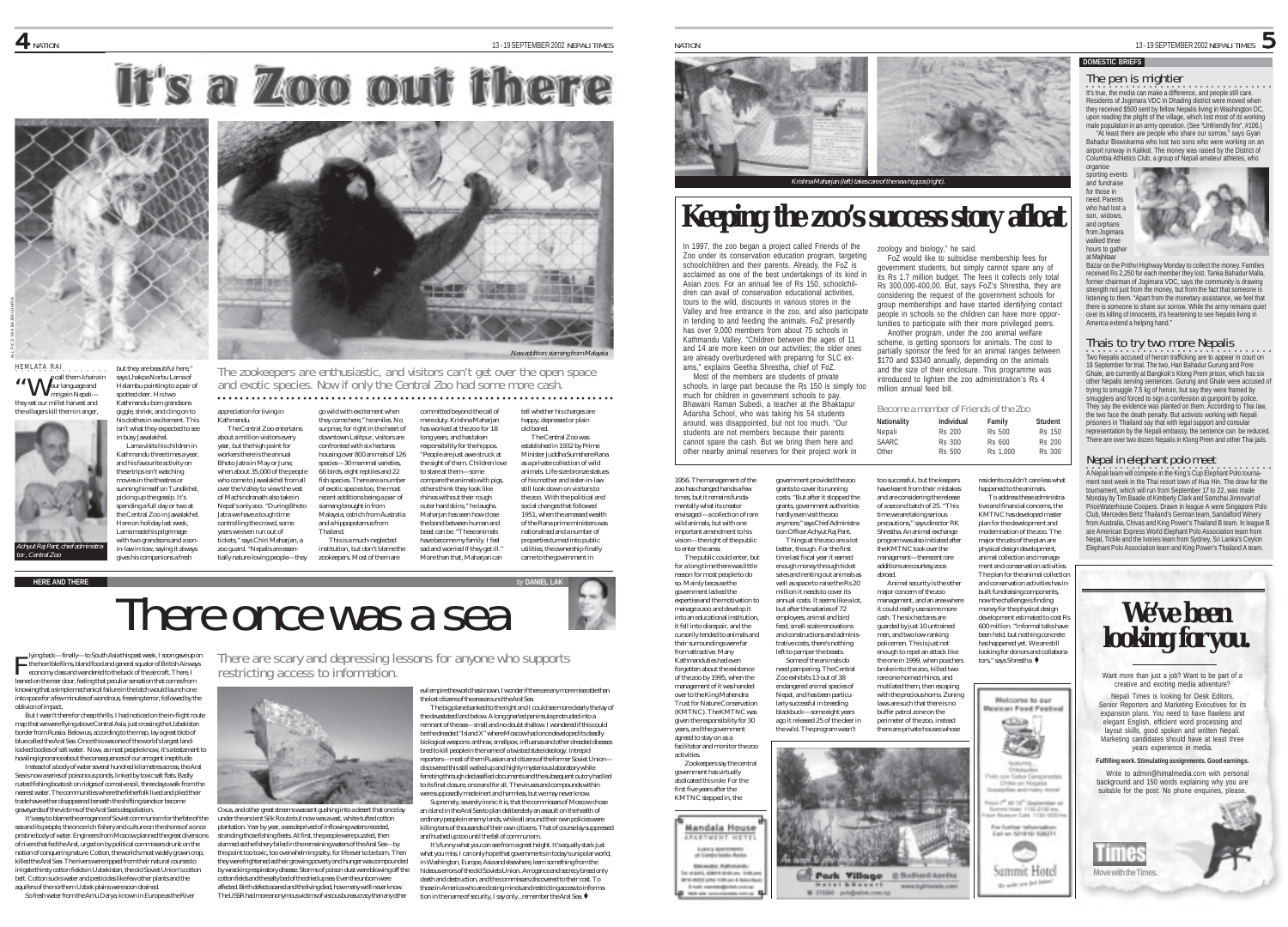### Energy/Project Management **WI WINROCK** Specialist Wanted

**Winrock International** seeks an energy professional for the pos of Research Specialist. S/he will be responsible for carrying out project management and research in areas of hydropower, rural energy (including electrification), clean transportation, and climate change mechanisms.

### **Qualifications:**

- Strong experience in the field of power and energy. • Experience in project finance, project management, and business development is a plus.
- Applicant should have an MSc/ME/MBA degree or higher with a minimum of 5 years of highly productive work-experience in the field of energy. Exceptional candidates with a proven track record will be considered with a lesser
- degree. Able to work as part of a multidisciplinary team. • Strong communication skills in both written and spoken
- Nepali and English required. Salary and benefits will be commensurate with qualifications

experience, and salary history. Women candidates are strongly encouraged to apply. Please send your CV with cover letter, one recent

publication, and 3 references to: Winrock International, P.O. Box 1312, Kathmandu, Nepal or by virus-free e-mail to **winroc knepal@winrock.org.np**

Only short-listed candidates will be contacted for interviews. Phone or personal enquiries will not be entertained! Completed applications should arrive no later than Sep 30th, 2002.



her fastive collection of designer **Barees and Balwaar Buits at !!** 







**AVAILABLE WORLDWIDE IN HARD COP** were killed. Of the 100 taken



Nepali Times is now available on PEPC Worldwide vending machhines at major airports and hotel chains. Receive 40 pages of the latest editions of Nepali Times and selected material from Himal South Asian and Himal Khabarpatrika in high-quality paper printed while you watch commercial video content on the monitor. Price: US\$ 2.50, all major credit cards accepted.

irst, it was the Supreme<br>  $\leftarrow$  Court's impending ruling on Court's impending ruling on the dissolution of the House of Representatives. Then it was the uncivil war in the Nepali Congress. Until last week, we thought it was separate constitutional court. The constitution used to be the last

 $$ 

mind.

the November 23 elections. Now our political future appears to hinge on what the authors of Article 127 of the constitution actually had in refuge of politicians in the past, too. The much-maligned palace takeover of 16 December, 1960 was in conformity with Article 55 of the basic law of the day. Weeks after

Thinkers of all persuasions have been ruminating over whether the House of Representatives could or should be restored by a royal palace order in case the elections cannot be held on schedule. Even before you could start wondering whether that would amount to contempt of the restoration of multiparty democracy three decades later, key commanders of the People's Movement conceded that Marich Man Singh Shrestha's government was upholding the partyless constitution while mowing down

court, a newly retired Supreme Court justice jumped in to say his old office has the sole prerogative to revive the Lower House. Since the pro-multiparty multitudes. Since constitutional correctness doesn't necessarily translate into prudent politics, some introspection is in order. Part of the country is already

man also happened to be a member constitution, his repeated pleas for doing that. Politicians can't stop apologising for allowing their obsession with achieving democracy to infect their ability to preserve it.

At the other end, a palacenominated Upper House member was forced to step down after his idea of a grand coalition including the Maoists under Article 127 sounded too outlandish even to his peers. Since the gentleman used to be the army's top legal expert, Since the Commission for Investigation of Abuse of Authority raids, bureaucrats have started reviewing whether it was a good idea to accept political fund-raising as part of the job description. Other institutions and individuals are busy blaming each other for national degeneration. The

there's little to suggest he didn't know what he was talking about. He had to pay the price for thinking out aloud a bit too robustness of these deliberations cannot compensate for the reticence of the people. During the three decades of

prematurely. Case dismissed. Now it turns out that the manner in which his resignation was tendered and accepted was glaringly uncondisorganised politics, there was an incentive to keep quiet. Critical thinking invariably brought trouble. The letter and spirit of today's constitution allow us to holler as loud as we want, but there is an ominous apathy. The political class

may not have enshrined its right to ignore us while allowing us to



 $\Gamma_{\text{inst, it was the Supreme of the Hopc} \times \text{What matters now is to hold the electrons any which way.}$ 

speak. But many of our leaders must have expected us to eventually recede into silence. We mustn't hand them an easy victory by drifting into self-pity. When the constitution vested probably too late for this election. Unless postal workers can liaise with the Election Commission to work out a delivery and collection schedule that would meet the

compact might be a good beginning. Each household with three eligible voters should pledge to send at least

The elderly, sick and

can qualify for exemption. In several districts, getting people out to vote could prove hazardous. Mail-in ballots could be a good answer, but it's

sovereignty in the people, it presupposed our perpetual predominance. We, the people, have a responsibility that transcends keeping track of the latest arms deal or speculating about who might switch camps the next in the three major political parties. Too bad voting isn't compulsory in Nepal. That's another good reason to reactivate the people. A citizens' election constitutional deadline. A better idea might be to have neighbourhood committees run mobile polling stations, complete with all-party representation, and go from door to door. If this sounds unworkable—and even undemocratic—consider how much faith we put in our Census Bureau enumerators. Their work determines everything between the voting-age population and the

number of MPs each district can send. As for voter turn-out, does that matter when the system is at stake? $\bullet$ 

one to the polling station. conscientious objectors

ECONOMY 13-19 SEPTEMBER 2002 NEPALI TIMES

### **BIZ NEW**

### More Suzukis

<u>。</u><br>Arun Intercontinental Traders, authorised distributors of Suzuki vehicles in Nepal, has introduced three new models in Nepal. The company says all of its three new offers—the Ignis, the Liana and the Grand Vitara XL-Seven are fuel-efficient, less polluting, and reasonably priced (Rs 1.9 – 4.1 million).

### Faber cooking

**Oniversal Trading Circle has begun marketing the Faber range of kitchen appli**ances, from food processors and gas stoves to ovens cooking ranges and electric chimneys. The company says its Faber chimneys are more efficient in extracting kitchen vapours as compared with other chimneys, while being more energy-efficient and having reduced noise levels.

### A cap for SCBN

**•**<br>The Standard Chartered Bank Nepal has been awarded the Bank of the Year 2002 Award, making it the first recipient of the prize in Nepal. The prize is awarded by *The Banker*, a source of reliable global financial intelligence and coverage on the industry, that is a part of *The Financial Times* newspaper group. Banks that meet the minimum benchmark to qualify for consideration for the prize are invited to apply, and are then judged on the basis of their safety parameters, use of technology to advance their market position, and banking structure and strategy, says an SCBN release.

### Anchor sales

on a Sharda Group and Samiksha Enterprises have entered into an agreement with the Anchor Group (makers of the toothpaste by the same name), and Anchor Health and Beauty Care to market Anchor products in Nepal. Anchor toothpaste—certified to be 100 percent vegetarian—has a unique formula that strengthens teeth, says the company.

### UTELL & Fulbari

<u>·</u><br>The Fulbari Resort & Spa has signed a service agreement with UETLL, a leading hospitality market and distribution network. The Fulbari is the latest group to join roughly 5,5000 independent and chain hotels in 150 countries that are members of UTELL. The Pokhara property has been classified as Superior First Class, a company press release says. Listing with UTELL makes Fulbari reservations easily accessible travel agents and tour operators.

### Solar water heaters

winter's approaching and so are the sellers of water heating solutions. whiter stapproaching and so are the sellers or water freating solutions.<br>Water Pure International's products include the Solar Pro, a water heating system with a seven-year warranty. The heaters use vacuum glass tubes for faster heating and well-insulated storage tanks to keep water hot for up to 72 hours. The heaters are available in different sizes—from 77 to 250 litres—and with automatic electric heating for cloudy days. Water Pure, the authorised agents, also sell a range of water filtration systems imported from Singapore.

"Don't blame private power producers"

As far as the Bhote Kosi Power Company (BKPC) is concerned, we have been able to finish the project pretty much on time and within the stipulated budget despite a force majeure flood. While the license is for 36 MW, we were able to install 52 MW bringing the cost of the project to roughly \$ 1.92 million per MW. This includes international project

*Bhote Kosi comes tumbling down from Tibet.*

### **ECONOMIC SENSE** Rio + 10 + ?

7

SF<br>25

and what its goals are in light of how the market economy has become a stronger force all over the world. How do we sustain markets in a way that their beneficial effects make a difference in the lives if the majority of people. The South-east Asian economic crisis raises a number of questions on using trade and investment for economic development. At the same time, the recovery of the Korean economy after the debacle points out many more underlying issues. The way in which Nepal itself has come to this level of political instability and seen the erosion of governance forces us to examine the very fundamentals of sustainable development, as we have been talking about it so far. What are the priorities of a country like Nepal when it faces continuou crises and realises that sustainable development has become for it only a slogan. We are overwhelmed by any number of development concepts that make their way here from around the world. How do we sift through them,

The secret ingredient to make summits work for us: action.

Nepal, democracy was enjoying a resurgence. Economic reforms, mostly focusing on opening up economies and boosting the private sector, rode on the wave of political stability. There was great optimism on most fronts at this point, and the agenda of the Earth Summit was seen as something that could be accomplished, rather than as a hindrance. But the fall of the markets, the setting in of a kind of political rot, and the insidious spread of terrorism easily relegated environ-

Community forest in Phapari

n the papers in the United States<br>there has been little to read about<br>World Summit on Sustainable there has been little to read about the World Summit on Sustainable Development. Baseball, perhaps, has more to do with life than the earth. So don't ask me why the US won't sign the Kyoto convention or why so many other commitments are not met. President Bush preferred to take a vacation and sent Secretary of State Colin Powell. The most interesting thing the Beed read about that development was a small protest item

in an East Coast newspaper. A number of Nepalis, however, did hobnob with the earthy glitterati, and we can only hope that they did an adequate job, filling in for those who should have been invited but weren't, and for those who were asked, but found other, more interesting places to go to. That said, for Nepal, Johannesburg doesn't really mean much. Its

the meet's purported agenda.

from that a decade ago. In 1992, the political situation in most countries

of the Soviet Union had created many more nations and in countries like

predecessor did little for us than spur the proliferation of the NGO industry. Funds for the environment began to flow indiscriminately, and sustainable development became Nepal's mantra for economic nirvana. Ten years later the buzzword has changed. As far as the Beed can tell, Rio + 10 is something like Beijing + 5—another junket for people to network and a chance for individual countries to muscle in on The political, social and economic climate today is also vastly different mental and sustainable development issues to the backburner. Don't get the Beed wrong. There's no denying that Rio was good for Nepal in many ways, and having a plethora of environmental organisations means that green issues will remain in the spotlight. The flow of funds for community forest development and management made Nepali forest preservation efforts among the most successful in the past decade. The strengthening of local bodies in many villages rode on the success of the forest management committees. Perhaps if this success could have been

seemed to be stabilising. The break-up expanded to other areas—such as real, honest-to-god decentralisation—then we could be unequivocally positive about the Earth Summit. The challenge now is to redefine what sustainable development means

The international financial community is watching the performance of the Bhote Kosi and Khimti projects closely before committing any more resources in Nepal's hydropower.

○○○○○○○○○○○○○○○○○○○○○○○ ○○○○○○○○○○○○○○○○○○○○○○○○○○○○○○○○○○○○○○○○○○○○○○○

alter and synthesise them to find real solutions. What is the value of something like Jo'burg for us? All that said, the core issue has not changed much from a decade ago: planning, talking, strategy meetings are all very fine. Now it's time to take  $\int$ action.  $\oint$ 



PANOS SOUTH ASIA

management fees, interest on money during construction, several types of insurance, international legal fees etc. The entire project including the 25 km transmission line is operated and maintained by 20 personnel. We were never approached for hand outs. The SoalteeGroup does not condone nor participate in such activities involving graft by any

name. We had the occasional request for in kind services such as building something in the area over and above the agreed responsibilities the project had undertaken for local and area development. The only request of a shady nature came from officials requesting a few more days in Korea on their way to China to inspect the equipment being manufactured, with a higher daily allowance, which of course was flatly

denied. In order to secure debt financing on the project, we approached close to 100 international banks along with International Finance Corporation (IFC) as the lead financier. Nepal simply does not feature on the international private sector infrastructure investment map. The international financial community will closely watch the performance of the BKPC and Khimti before committing any more resources in this sector for sometime. The track record on contractual obligations will determine the future of the hydropower development here in Nepal. Hydropower may be Nepal's wealth, but we cannot develop it

without foreign capital. Neither can equity or debt be raised on any project of medium size domestically. Furthermore, investors as well as the financial community have little or no experience to exercise project finance, a complex financing tool which is the norm in long term infrastructure development. Nor do we have the legal expertise in the

country. We lack the project management expertise to be efficient. Insurance options do not exist here. All in all, we have no other option but accept the norms of globalisation to draw from overseas the inputs required to developing the hydropower sector.

Let us look at some of the public sector projects, the most recent being the public sector 144 MW Kali Gandaki A. The project is also being the public sector 144 mm rtail calldard At the project is also<br>financed mainly in US dollars, which had delays exceeding two years. The project cost is estimated at \$435 million and perhaps will finally end up being up to \$70 million higher as the contractors negotiate. This could bring the per MW cost of production to around \$3 million to 3.3 million—not counting the capitalisation of interest during construction, legal fees, and insurance premiums. Add to this the level of overstaffing that would most probably be a burden on the project. For example, state-owned Sunkosi with a capacity of 10 MW employs 342 staff. What is even more surprising is that the state utility borrows

money from the government in Nepali rupees at the rate of 12 percent when in fact the government borrowed that money from multi-lateral agencies for between 1-4 percent.

The major problems inherent in the NEA are management issues such as over-staffing, weak financial controls,receipt of debtors, delay in repatriations from branches, inability to expand its distribution, transmission losses, low employee productivity, high employee to installed capacity ratio, low revenue to employee ratio, low fixed asset to employee ratio. The problem is not the PPA with independent power producers. We would be more than happy to debate the merits and demerits of

public sector undertaking vis-à-vis the private sector in an open forum. It would open the eyes of the public, which ultimately has to shoulder the burden of the NEA's perceived poor management and nontransparent practices. The high end of the per unit consumer tarriff of NEA is almost twice the per unit charge that BKPC charges NEA. Hence a 50 percent margin, an enviable contribution to any business enterprise

*(Siddhartha Rana is Executive Director and local partner in the Upper Bhote Koshi Hydroelectric Project and Chairman of the Soaltee Group).*

# **"This war can be won, but we need adequate logistics and public support."**

The logistics and timing appear to have been carefully planned. A vehicle with unarmed Maoists defied a curfew to approach the town's checkpoint at 7PM, saying that they were delivering fish to the barracks. The main force arrived at around 10PM, and some of them were even shot at by sentries. From the bullet casings and accounts of survivors, it is evident that the Maoists' main target was the army base, and that they deployed most of their firepower at the barracks. In addition to SLRs, machine guns and RPGs captured from the army, there are unconfirmed reports that the Maoists this time also had some AK-47s.

After the army base was overrun, the police fought hard until they, too, ran out of ammunition. There seems to have been some confusion between them about the chain of command. Also, the Maoists told the police that the army had already surrendered, and vice versa, sowing further doubt. The army platoon at



home with his wife and three-yearold when the shooting began. "We thought we were safe because the Policemen carrying a wounded comrade from the Bhiman battle Saturday.

gling back to Pokhara in small groups, or dead.

army was there, and I thought the army was firing warning shots in the darkness as they often do," he told us. Soon, the Maoists were at his door. They handcuffed him and took him away with the others. Like the others Khatiwada was forced to sign a document saying he would quit his job before being released. The security forces guarding Sandhikharka seem to have been caught

unawares. Sunday was the day when women had Teej feasts at home. Locals had noticed strangers passing through, but one shopkeeper told us: "The police and army didn't seem aware of what was going on."

The fighting went on till early Sunday morning. The Maoists were so confident that they even staged a victory parade before marching off with their captives who were made to carry the stolen weapons and Rs 90 million looted from the local bank. The telephones and electricity in the town have not been functioning,

and all development activity has been at a standstill. After a tour of the area, Brigadier General Prakash Bahadur Basnet from Pokhara admitted that this was a setback, but said that the army was capable of fighting on, provided there is adequate equipment. He told us: "It is critical also to have support from civil society, political parties, and the people." DIG of the western region, Kumar Koirala, agrees:

> "This war can be won, but we need adequate logistics and public  $sumort.$ "



### With post-1990 political life having been defined too extensively by articles, barristers and clauses, it's remarkable we don't have a

stitutional.

of the panel that drafted the

a public debate on the matter warrant consideration.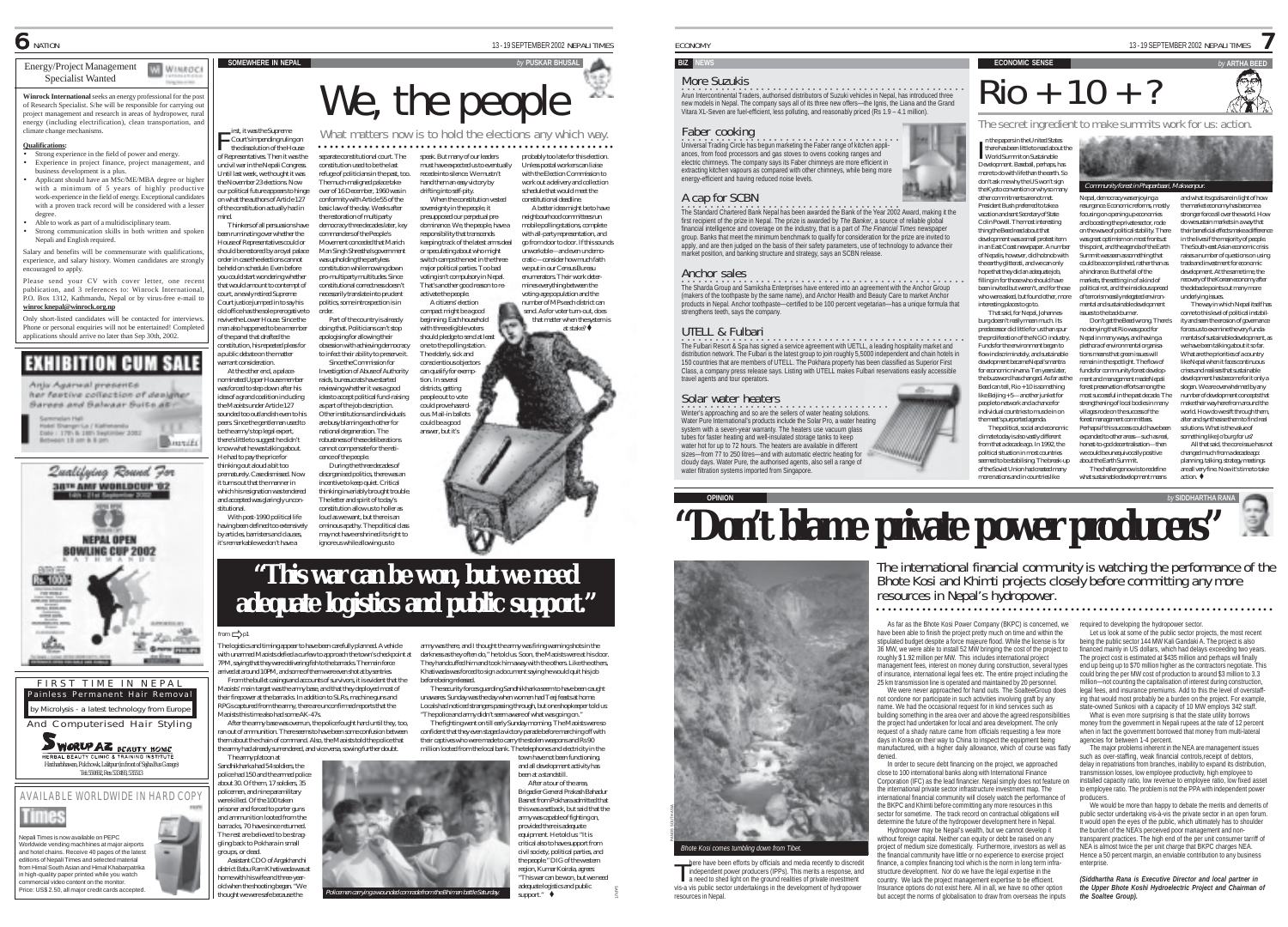



**MERCANTILE 100 Hours Internet** Power Strip with Surge Protector **Mercantile Dust Cover Mercantile Mouse Pad** 

Quality you Can Touch.

Showroom / Service Centre



Open all days of the week

MERCANTILE Solutions Pvt. Ltd. Kantipath, Kathmandu, Nepal. Tel: 255415 Fax: 263232 Email: sales@mercantilepc.com.np



HEMLATA RAI ○○○○○○○○○○○○○○○○ ou know that old gag about hemlines going up with the economy? Well in Nepal, that's reversed. As the situation of the country get bleaker, kurthas are getti shorter and shorter, as if in an attempt to add some joy to our lives, and they are also getting more and more common. After all, there are only so many permutations that the traditional six-yard Nepali fariya can take. The kurthasuruwal strikes just the right balance between moder nity and tradition. The choice to wear kurtha-suruwal is more sociologically

Y

complex than .<br>hight appear at first (appreciative) glance. To understand what it means to wear the more-or-less knee-length tunic with the loose, gathered trousers is a meditation on geography, religion history, national identity, the relentless march of modernity, laziness, and the all-too-human desire for variety. "It is convenient, comfortable to wear and easy to maintain. It's versatile, and does not require skill to put on, like a sari does," says a enthusiast Aditee Maskey who works with the International Labour Organisation's Kathmandu office. Two decades ago, few Nepalis less time and energy to be made presentable. kurtha-suruwal among people from different economic and social strata, acceptability. Women in rural communities have taken urban middle class women as their role models as far as the sari is considloyalties. And even if they do not of social code. One of the first groups of women to embrace the outfit was development workers

would have believed that the kurtha-suruwal would be the subject of so much fashion discussion. Women don't anymore suddenly stop wearing them when they hit their mid-20s, or get married. Increasingly, older women are also turning to the outfit, if somewhat hesitantly, and even traditional mothers-in-law are accepting the outfit as conventionally appropriate for their daughters-in-law. The sari, that symbol of staunch Nepali Hindu womanhood, is being seen less than ever, only on ritual occasions. development workers—which Rajbhandary of Save the Children (UK), who frequently visits rural areas. Practicality aside, the kurtha's aesthetic virtue and malleability as a fashion object has helped ensure its popularity. Man Shova Gurung, 49, wore saris all her life—she graduated from high school in a sari,

The perception is that the traditional fariya is out of place in most urban settings, and the Nepali mindset is not yet ready to see most western styles gain widespread currency. As increasing numbers of women work outside the home, the kurtha-suruwal allows them to be more mobile—be less fussy when running after microbuses, sit astride motorcycles, not bother about the sari immodestly slipping down. It also reduces the workload of women at home—no more starching or unwieldy ironing in cramped apartments. Kurthas take obtained a college degree wearing a cotton dhoti and the sari remained her conventional 'official' wear at the Nepal Banijya Bank, where she has worked for some time now. Recently, she discovered the comfort of the kurtha-suruwal literally by accident—she sustained

The silent concurrence on the salwar-kameez in India, and shalwar 'suits' in Pakistan—first started really catching on in Kathmandu in the late 1980s, the rage was styles copied from Pakistani teleserials. Kathmandu mothers and their daughters wanted anything that made them look like slightly flighty, yet modest, belles of the ball. (Wonder if the somewhat disturbing current rage for bleached and otherwise badly coloured hair stems from the same TV shows.) Peshan Lal, a kurtha-suruwal retailer from Bag

Kurtha-suruwal<br>**INVASION** 

days. "They all wanted that Pakistani touch!" he exclaims But as video faded and cable caught on, Indian fashion trends spread with the footprint of satellite channels that catered to an overwhelmingly Indian market. Peshan Lal's clientele now inquire more about designs worn by Prerna and Kusum, leading female characters in popular Sony and Star soaps, rather than those sported by the Zeenats and Afsanas of yore. And because, as we all know, TV viewers Want More Variety and Get Bored Easily, sitcom producers have realised that one way to keep their predominantly female audience hooked is by putting on a bit of a fashion show for them. (And thank god for that, who could bear those massive, hideous 1980s shoulder pads anymore.) While 2000 was churidar, a mere two springs later kurthas with slits on the side up to

well-rounded build are the only people who look good in this style. All this chopping and changing has had a salubrious impact on th skills of Kathmandu's tailors, and has led to a spurt of interest in textile design and traditional Nepali textiles, too. Fabrics traditionally produced for saris and blouses are now being made into trendy kurthas. In the mid-1990s, women in Kathmandu stitched kurthas out of Indian silk and imported Japanese synthetic saris Now, fashion designers are displaying their creativity, and using dhaka fabric, giving a fillip to an art that was stagnating. Fashion designer Uma Chand says that her boutique in Kupondole gets about 200 order for kurtha-suruwals each month and that the modifications her clients request to personalise the outfit are various. Pockets for women like Rajbhandary, higher slits for those who ride twowheelers, slimmer silhouettes for the summer and less so for the winter, better to wear a sweater under, skinny shawls, buttons on the sides epaulettes, elastic suruwal-tops, you name it.

chunni, something Zeenat-of-thestreaked-hair wouldn't dream of doing. Everyone. Whether it suits them or not. In this newspaper's considered opinion, women of medium height and a somewhat

> Let's hope kurtha lengths come down, if only as a signal that times are getting better. "

has granted the outfit a remarkable ered, and are slowly switching their wear it, the kurtha is one more kind seeking acceptability among rural communities, and yet wanting to move away from the hassles of the sari. "It puts the villagers at ease and helps them identify with the makes establishing communication much easier," explains Jasmine Bazar, fondly remembers those wistfully.

When kurthathe year of the floor-sweeping kurtha paired with the tight everyone is wearing super short the very top of the straight pants that go with them, sometimes without even the 'shawl' or

a fracture in her right ankle and found out that the three-piece outfit required less effort to put on.

> suruwals known as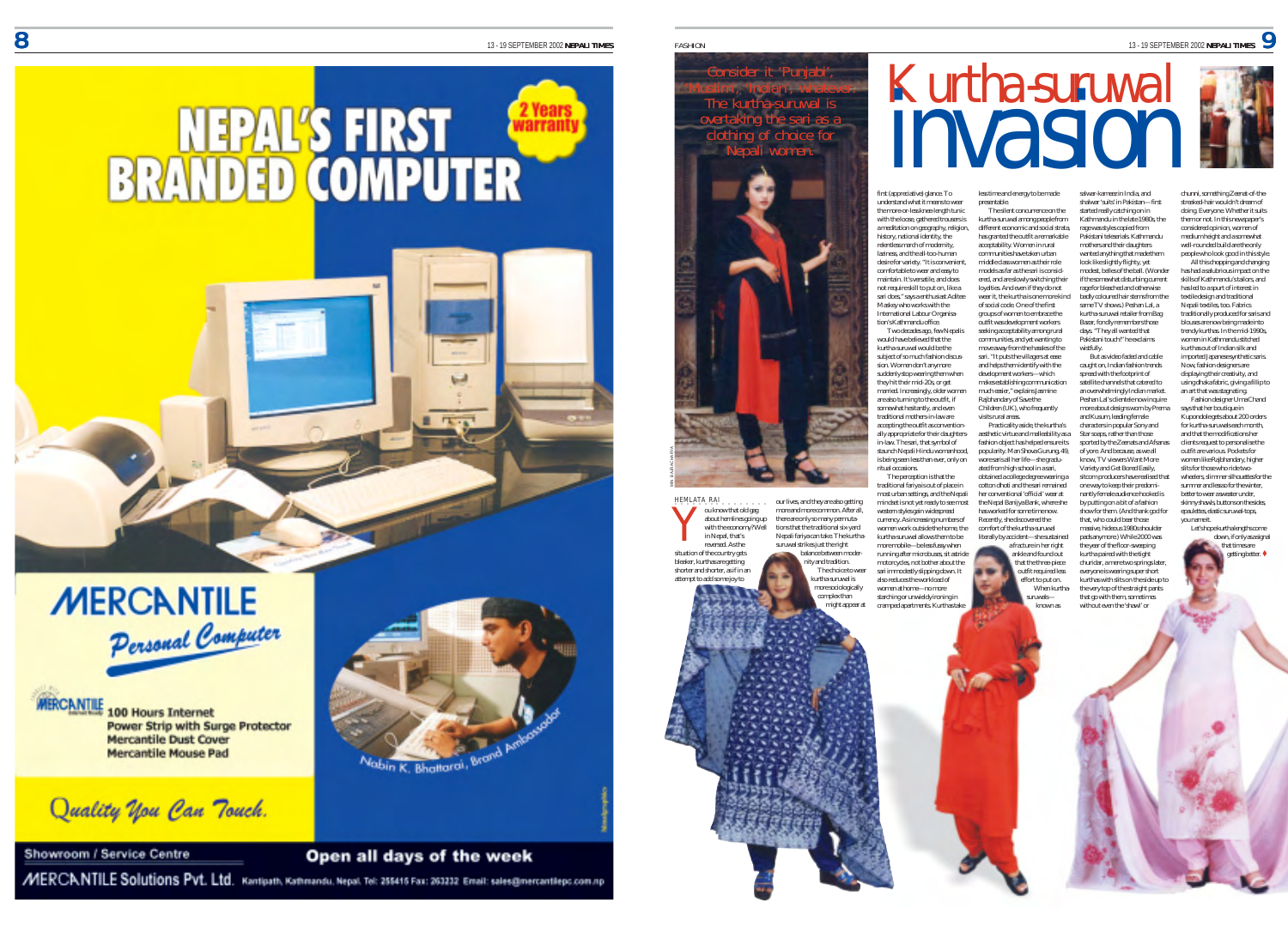# UN wrong on rights and the UN, and they're gaining ground.

extent, this is because, rhetoric notwithstanding, rights ranks

N High Commissioner for Human Rights, Mary Robinson is to be replaced by the Brazilian Sergio Vieira de Mello, a longtime UN diplomat, on 12 September. That transition will be a tricky one, because the governments matched by a balancing impulse on

that dominate the UN commission for human rights (CHR) are increasingly trying to protect themselves—and u ying to protect themselves—and<br>their allies—from any scrutiny or criticism. During the last annual session of

the CHR, held in Geneva last spring, the body voted to ignore severe human rights violations in such places as Russia/Chechnya, Zimbabwe, Iran and Equatorial Guinea. For other violators such as China, Algeria, Uzbekistan, Vietnam and Saudi Arabia the CHR couldn't even muster the will to put their abuses on its agenda. It also cut back on several countryspecific monitoring mechanisms, Europe, are often loath to jeopardise lucrative contacts when governments that violate human rights retaliate at being criticised. These tendencies have been compounded more recently by the war against terrorism. Western democracies are unwilling to

compromising one of the most powerful of human rights tools, that of naming and shaming. This is happening, in part, because countries with vile human

rights records—Algeria, Burundi, China, Cuba, the Democratic Republic of Congo, Indonesia, Kenya, Libya, Malaysia, Saudi Arabia, Sudan, Syria, and Vietnam command a powerful bloc within the CHR, composing a near majority of the 53-member body. In 2003 Zimbabwe will join them and, unless African countries reverse an earlier decision, Libya will chair this body for a year!

Such countries go out of their way to secure seats on the commission and then actively work to build alliances with pliable governments. In addition, they have developed a number of

wars" and "clashes of civilizations."

the attacks.

ince the terrorist attacks of 11 September, questions about Islam—its  $\mathcal S$  ince the terrorist attacks of 11 September, questions about Islam—its<br>Shature, its distinctive identity, its potential threat to the west—have seized<br>centrestage in intellectual and political debates. While the 20<sup></sup> major conflicts—fascism, communism, and other "isms"—were primarily ideological, the terrorism of 11 September posed anew the spectre of "culture

It is often claimed in the Islamic world that, because one of the five fundamental duties of a Muslim is zakat (charity to the poor), Islamic society is less atomistic, which limits inequality and social exclusion. At the same time, western observers often see in Islam a faith that disdains personal freedom, especially for women. Oriana Fallaci published a long rant along this line shortly after

Facts on the ground do seem to support these perceptions. Muslim countries tend to be characterised by lower levels of inequality and crime (a good proxy for social exclusion) than other countries at similar stages of economic development, such as those in Catholic Latin America. But political scientist Francis Fukuyama disagrees. He suggests that particular social outcomes (including income levels) result from the fact that countries are at different stages in a modernisation process within which every society is converging towards a set of universal values. Harvard University's Samuel Huntington sees something sinister at work within Islam. Because of Islam's messianic fusion of the political, religious and cultural dimensions, says Huntington, the west and Islam are destined to "clash" because the two systems are fundamentally irreconcilable. But if we want to discover the role that a religion like Islam plays in determining a society's fundamental shape, we need to look at individuals within an individual country to understand the true power of "Islamic values" in shaping a society. We need a country with deep religious cleavages between Islam and Christianity and, unlike America's "melting pot," limited mixing among social groups. Two studies I conducted with colleagues at the University of Beirut use Lebanon to examine the relationship between religion and such social and cultural characteristics as inequality, preference for sons, and the degree of female labour market participation. Lebanon has a large number of geographically segregated religious groups and strongly enforced communal boundaries. And more than religion divides the population: some Lebanese see themselves as Phoenicians rather than Arabs, and claim closer cultural affinity to France. We examined Christian Maronites (who hold beliefs

clever procedural ploys to undermine the commission. Their resolve is not irritate important allies in the counterterrorism struggle simply because they U ○○○○○○○○○○○○○○○○○○○○○○○○○○○○○○○○○ ○○○○○○○○○○○○○○○○○○○

**ANALYSIS** *by* **UGO PANIZZI**

than among Sunni Muslims.

**Are Islam's values really different?**

CLASH **CIVILIZATION** 

 $\frac{2}{3}$  control  $\frac{2}{36}$ 

**PMAKING WORLD ORDE** 

SAMUEL P. HUNTINGTON

the part of the traditional promoters of human rights in the west. To some relatively low among these governments' priorities. Trade often trumps it, and governments, especially in might be violating the rights of their n citizens. During the past year, for the first time in its history, the US was not a member of the Commission (though it will be regaining its seat in 2003). You might think that America's

absence contributed to the CHR's sorry state as, in the past, the US was often principled and outspoken on some issues, in particular regarding certain specific abusive countries. But increasingly obsessed at the prospect of ts own citizens and practices coming under international scrutiny, America has over the past few years contributed to the general erosion of the UN America's efforts to undermine it. The universal system of visits to places of detention is gaining ground. Even at the CHR, there has been some recent

human rights monitoring system. It adamantly opposed several important progress, for example, on work to establish "disappearances" as an international crime. Here, countries with fresh memories of repressive rule, such as Latin American and East European nations, have increasingly taken the lead in promoting human rights initiatives and defending the

and promising new human rights initiatives, notably the International Criminal Court (ICC), and a new anti-torture mechaprinciples. (Latin America, in particular, played a pivotal role in all the situations described above.) All the same, manipulation by<br>nowerful countries and the fors of

nism. On the antitorture protocol, the US sought to derail the creation of a universal system of visits to places of detention, under an optional protocol to the Convention Against Torture. Here America found itself allied powerful countries and the foes of human rights have left the CHR in bad shape. Vieira de Mello must be willing and able to draw on his own region and on others to make sure that the UN human rights system serves the victims rather than the violators. He will also need to entice the west into becoming more pro-active and the US in particular into re-establishing its role as a constructive rather than destructive force in human rights affairs.  $\blacklozenge$  (Project Syndicate)

*by* JOANNA WESCHLER

support, the initiative was overwhelm ingly endorsed in late July by the UN's Economic and Social Council. Of course, not everything in the UN's human rights picture is uniformly bleak. The International Criminal Court will be beginning its work soon, and with greater international support than expected, thanks to

with some strange bedfellows that it normally rebukes as chronic human rights violators— Cuba, China, Iran, Libya, Sudan or Zimbabwe. Still, without US *(Joanna Weschler, a onetime activist in Poland's Solidarity movement, represents Human Rights Watch at the UN.)*

Vague statements about "culture wars" don't tell us anything, but comparative studies do. akin to those of Roman Catholicism), Muslim Sunnis (the official religion of most Arab countries), and Muslim Shiites (the official religion of Iran and of Lebanon's Hizbullah movement), and found no evidence of lower inequality among Muslims or less discrimination against women among Christians. Our study of religion and social inequality in Lebanon examined social mobility rather than overall inequality, because societies in which opportunities and inequality are inherited are considered less fair than societies in which family background is less important. Social mobility in Lebanon is extremely low and family background is a key factor in determining social outcomes. Moreover, the Christian Maronite and the Muslim Shiite upper and middle classes tend to have similar levels of social mobility. In both groups social mobility is higher

○○○○○○○○○○○○○○○○○○○○○○○○○○○○ ○○○○○○

The position of women also does not seem to be primarily determined by adherence to Islam. We found that all Lebanese families strongly prefer sons over daughters. Families with two daughters are 9 percent more likely to have a third child than families that have two sons. Statistically, this is a huge difference—nine times larger than in the US. Just as our initial research uncovered no evidence of relative Muslim egalitarianism, we discovered no major difference between preference for sons among Christians and Muslims. If anything, bias toward males is stronger in

> The same holds true for female labour market participation, which in Lebanon is low but uniform across religious groups. This does not guarantee that no relationship exists between religion and discrimination against women, but suggests that if it does exist, it is unrelated to female labour market participation or preference for sons. Of course, disproving the idea that different countries have different values is impossible, but our work strongly argues that if the Islamic world is different from the west, that is because it is backward, not because it is Muslim. (Project Syndicate) *(Ugo Panizzi is a visiting professor at the American University of Beirut.)*

Christian families.

### Al-Qaeda, alive and well

.<br>UNITED NATIONS - The head of the United Nations group charged<br>with gauging the effectiveness of global sanctions against Osama bin<br>Laden's al-Qaeda group said this week that the measures have failed to deal the organisation a crippling blow. Since 9/11, \$112 million of the group's assets have been frozen in the US and abroad. Lists have been drawn up of suspected terrorists and front organisations, and travel bans imposed. But efforts to choke off al-Qaeda's cash flow attributed partly to the personal fortune of bin Laden—are slowing down, according to a special UN panel. It wants to expand the interna-tional blacklist of individuals and groups now suspected of terrorist links, which numbers about 223

Michael Chandler, a former British military officer and head of the five-person UN team investigating the blacklisted group, said, "Al-Qaeda has sufficient resources to plan and launch additional terrorist attacks." A leaked copy of the team's report broadly states that "al-Qaeda, despite the successful inroads made against it over recent months, is, by all accounts, 'alive and well' and poised to strike again how, when and where it chooses". The report's lack of detailed evidence and reliance on unidentified sources troubles some countries. Singapore and Mauritius expressed anger at the report's contention that al-Qaeda money regularly flows through the two countries. The US was unhappy with the implication that its hunt for al-Qaeda assets was flagging. *(IPS)*

### The fallout in Muslim Africa

OBI - It is now one year since the 11 September terrorist attacks on New York and Washington, which killed over 3,000 people and just over four years after the twin bombings of the Kenyan and Tanzanian embassies on 7 August, 1998, in which more than 250 died. Osama bin Laden and his al-Qaeda network are believed to be behind all three acts of terrorism.

The powerful Islamic presence in East Africa—Somalia to Kenya to Tanzania—brought the area under US suspicion as a potential haven for fleeing al-Qaeda fighters. Kenyan Muslim leader Sheikh Ali Shee charges that "the FBI has harrased Kenyan Muslims, gone into houses and places of worship." He says that the Kenyan government became an agent of American government to "harass its own people." Somalia has suffered the most. "The impact of 11 September has destroyed the micro-economic situation in Somalia, the infrastructure of communications, the transfer of money," says Mustapha Hassouna, a political analyst at the University of Nairobi. The US government froze the assets of Al-Barakaat, the country's largest money transfer company through which thousands of Somalis living in the diaspora sent money home to their relatives, charging that the company was being used to channel funds for al-Qaeda.

Sudan, though, has gained, though it has long been on the US list of states harbouring terrorists—the most infamous being bin Laden who lived there from 1991 to 1996. In 1996, then president Bill Clinton launched missile attacks on a pharmaceutical factory in the Sudanese capital, Khartoum, which he believed bin Laden was using as a

weapons factory. Desperate not to be targeted again, the Sudanese government quickly co-operated with the United States after 9/11. The US is now the driving force behind a renewed push for peace in Sudan, which analysts say represents Sudan's best chance for ending its 19year civil war in years. *(IPS)*

### Internet wars

•<br>PARIS - A report published in Paris last week by Reporters Sans Frontieres (RSF) lists tightening control on communication on the<br>Frontieres (RSF) lists tightening control on communication on the<br>Internet as among the "collateral damages" of the 'war against term' Internet as among the "collateral damages" of the 'war against terror'. The RSF lists China, North Korea, Tunisia and Saudi Arabia, and western democracies such as the US, Germany, Spain, France, Italy, Denmark, and Canada among countries introducing censorship on the net. The report says that "Saudi Arabia has built a giant filter system in Jeddah, blocking access to electronic addresses." In China, which has about 20 million Internet users, the government has created "anti-web police brigades to wage war on anti-government and anti-communist articles published on the Internet." 'Cyber criminality' in China can carry the death sentence.

In the US where spread of information through the Internet is quaranteed by the first amendment of the constitution, the attacks led to a tightening of controls on the Internet, and the US government is now "playing world policeman on Internet too". In Germany the argument of a "terrorist threat" has been used by the government of Gerhard Schroeder to pass "security laws" that go beyond the country's needs and restrict the freedom of electronic exchange of information, the report says. Countries such as Spain, Denmark, France and Italy have also adopted "exaggerated security measures" restricting freedom of communication and information through the Internet. *(IPS)*

War good for stock market<br>LONDON - Investors are being urged to prepare for a stock-market rally<br>if the US and Britain decide to launch a full-scale war against Iraq. American share prices have soared by an average of 36 percent in four recent wars, but they tend to suffer in the run-up to a military campaign.

Last week, the FTSE 100 index slipped about 3 percent to 4,107, despite rising Friday. However, any rally is not expected to last long and investors should therefore take the opportunity to make a quick profit. A recent study by the London Business School has calculated that the Footsie could take a decade to recover its record high of 6,930 in 1999. David Schwartz, a stock- market historian, said: "History tells us that when America suddenly finds itself on a war footing investors tend to take fright and the market falls anywhere between 11 percent and 17 percent. But once combat starts, shares on both sides of the Atlantic rally."

When Saddam Hussein invaded Kuwait in August 1990, raising the spectre of war, nervous investors dumped their shares. Within weeks, the American S&P 500 index had tumbled 17 percent and the Footsie had fallen 11 percent. *(Sunday Times)*

February.

### **COMMENT** *by* **VASANTHA SRITHARAN** No peace without rights

COLOMBO - Civil society organisa-tions here and overseas are demanding that human rights monitoring be a central aspect of the peace negotiations between the LTTE and the Sri Lankan government starting 16 September. The demand has become increasingly critical since the two parties signed a formal ceasefire agreement in many who defend the present process aimed at ending the nearly two-decade old conflict between the state and Tiger seeking a separate homeland. In July, even the Norwegian-led Sri Lankan Monitoring Mission (SLMM), charged with overseeing compliance with th ceasefire, made harsh criticism of the LTTE's behaviour. The Norwegian-facilitated peace

Since February, widespread violations by the LTTE in the areas of child conscription and recruitment, abductions, and intimidation of political opponents in the North and East have continued, and even increased in areas the group didn't previously have such unrestricted direct access to. This has dismayed process has stopped the fighting and a brought a semblance of normalcy. Killings of civilians, routine for years, have virtually stopped. But the normalcy is very fragile. The ongoing, consistently documented, LTTE use of child soldiers, forcible conscription, and other systematic exploitation in eastern

Sri Lanka, and the disappearance of about six political opponents, abducted in violation of the ceasefire, qualify the LTTE's relationship with the civilian population. The agreement signed between the

government and the LTTE at the behest of the Norwegian government is conceptually and practically a weak mechanism to deal with the civilian predicament under the LTTE's



○○○○ ○○○○○○○○○○○○○○○○○○○○○○○○○○○○○

nity. The Tamil media's complete censorship of reporting on the SLMM's critical July statement is an indication of things to come in event of an interim administration controlled by the LTTE. Given the LTTE's history of anti-Muslim violence and current attitudes, the Muslims have legitimate fears of an LTTE-controlled interim administration. There are others, too. Can women demand that their children be allowed to go to school without fear of being forcibly taken away? Will those already been taken away be released? Will independent political activity be

allowed to re-emerge? Given the political environment in the North and East, it is unrealistic to expect state structures like the courts to function independently when it comes to LTTE violations. It is critical that a human rights expert be present—as promised by the government and the LTTE to Amnesty International during the talks when an interim administration is discussed. Civil society groups outside the North and East and other structures such as the UN and the Red Cross need to play a more active role in enforcing account-

ability. Human rights are paramount here not only as a transitional justice question but to counter the hold of authoritarian ideologies in social and political institutions, which will degrade the process unless checked. To talk of "normalisation" while ignoring subtle and gross violations taking place everyday will mean the talks only infuse funds and give power to th LTTE to show that this abnormal

The Sri Lankan peace talks starting in Bangkok 16 September mean little unless human rights abuses are addressed.

which gave immunity to the RUF leaders. In August 1999, a New York Times article commented that institutions like the UN Commission for Human Rights, Amnesty and Human Rights Watch were sure to condemn "any peace treaty or political accord that promises to let human rights abusers off the hook-even when continued conflict risks destroying a country", as in Sierra Leone. But the view that the RUF abuses were part of Sierra Leone's war culture and could be ignored proved wrong as May

normalcy.  $\blacklozenge$ 

expression within the Tamil commu-*(Australian Financial Review)* situation is "normal".<br>The experience of Sierra Leone

The experience of Sierra Leone is instructive. After the signing of the Lome Peace Agreement on 7 July, 1999, many Sierra Leoneans believed the country was on the path toward reconciliation and an end to violence, destruction and human rights abuses. The resumption of hostilities in May 2000 was a shock. Both the government and the Revolutionary United Front (RUF), the rebel group notorious for its rights abuses, were faulted. The human rights community had been concerned about the peace deal,

2000 showed. It took the intervention of British troops and the capture of RUF leaders to

restore even a semblance of *(Vasantha Sritharan is a member of the University Teachers for Human Rights (Jaffna), an independent human right watchdog in Sri Lanka.)*

### **ANALYSIS by Conspiracy theories** In December the aftershocks of 11 September were felt in Singapore when

the government arrested 15 Asian men accused of plotting attacks against the US and other western targets in the city. Singapore authorities said the group planned to assemble seven truck bombs and hit buildings including the US

Singapore found in the bombed ruins of a Kabul house used by Mohamad Atef, one of bin Laden's most senior lieutenants. The Singapore government claimed

an Indonesia-based fundamentalist group the Americans say has ties with al-Qaeda. Soon after that, Philippines authorities detained Indonesian Fathur Rohman al Ghozi, **ALL AN** a Jemaah Islamiah member accused of coordinating plans for the Singapore attacks and assembling weapons and explosives to be transhipped via Indonesia. But little has emerged since to demonstrate that the Singapore plot was more than an ambitious proposal by young freelance extremists. Despite persistent claims that money for the 11 September attacks was channelled through the Left wing and Islamic movements region, by March even FBI director Robert Mueller felt compelled to dismiss a report in

Newsweek describing Malaysia as a "primary operational launch pad" for the attacks. In the Philippines, President Gloria Arroyo quickly suggested the hand of al-Qaeda behind hardline elements of an Islamic separatist movement that had been like Abu Sayyaf in south-east Asia are treated with a new suspicion in the rush to support America.

fighting in southern Mindanao province for decades before the world ever heard of bin Laden. By early this year, Arroyo had won pledges of more than \$100 million in extra US military aid and hundreds of American troops were on the ground helping to hunt Abu Sayyaf a kidnap-for-ransom gang whose links with the legitimate nationalist aspirations of the Moro Muslims had become as flimsy as the evidence that they were doing bin Laden's bidding.  $\blacklozenge$ (Sydney Morning Herald)

 $\overline{a}$  13-19 SEPTEMBER 2002 NEPALI TIMES 1

### **JAKARTA - Indonesia's parliament is set to clamp down on the** Indonesia cracks down on media ... explosion of new television and radio stations since the downfall of former president Suharto with draconian legislation similar to that in Singapore and Malaysia. Abdulla Almadi of the Indonesian Press Institute said: "This turns the clock back nearly 40 years to 1964 when President Sukarno, during Indonesia's confrontation with Malaysia, banned the listening of foreign broadcasts." The bill is being pushed by MPs gearing up for the election in mid-2004, when they can claim<br>credit for renlacing up for the election in mid-2004, when they can claim acing un-Islamic, "foreign" material with homegrown shows. It is also payback time for parliament, which has been ferociously criticised by the media for incompetence and corruption.

Pakistan, too

**ISLAMABAD – Pakistan's military government says the new press laws it** approved this week will make the media more objective. Journalists disagree. They say journalists and publishers could be jailed for three months or fined at least \$850 dollars—a fortune for poorly paid presspeople—for publishing anything proven defamatory. "The government only consulted media owners and their associations before finalising these laws," says IH Rashed, president of the Pakistan Federal Union of Journalists (PFUJ), an umbrella organisation of small journalists' groups. Media leaks suggest that the Defamation Ordinance ignores the right of a reporter, editor or publisher to defend the validity of published material by producing official documents, summaries or other required evidence. *(IPS)*

### Not learning from mistakes

○○○○○○○○○○○○○○ ○○○○○○○○○○○○○○○○○○ NEW DELHI - Monday night's train mishap in Bihar state in India, which has claimed over 100 people, has turned into a full-fledged political squabble. But experts insist that the spate of horrendous accidents in recent years has been due to populist budgeting that has kept fares low and the trains and tracks overcrowded, even as the 150 year-old network continues to move 15 million people everyday. CM Khosla, former member of the country's Railway Board, says: "While decisions are being made on political considerations, technical upgradation and modernisation are being neglected for lack of funds." Khosla said that over the past 10 years, the money allocated for track renewals alone has gone down from 17 percent to about 14 percent when it should have been going up. *(IPS)*

Progressive Pyongyang?<br>TOKYO – Prime Minister Junichiro Koizumi arrives in Pyongyang<br>Tuesday, the first Japanese leader after World War II to visit North Korea and meet reclusive leader Kim Jong Il. 60 years after Japan's colonisation of the Korean peninsula ended, its relations with North Korea have not been normalised. North Korea's inclusion in US President George W Bush's "axis of evil" does not help the relations of In issue to be the US ally Japan with the Stalinist state. Japan is the only target of North Korean aggression, and Japanese gestures that aid Pyongyang's emergence from isolation—Kim has recently visited China and Russia—are vital. Japan's problems with Pyongyang range from the abduction of 11 Japanese by North Korea, to Pyongyang's 1998 test firing of a missile over Japanese territory. The abducted Japanese are used to teach Japanese language and customs to North Korean spies, who infiltrate Japan for military surveillance, and to gather information and technology, officials say. *(IPS)*



ccording to the Malaysian government, Ezam Mohamed Noor is a danger- ${\mathbf A}$  coording to the Malaysian government, Ezam Mohamed Noor is a danger<br>and a man deserving of his detention without trial under the country's<br>and a man deserving of his detention without trial under the country's infamous Internal Security Act (ISA). Ezam Noor was arrested five months before Osama bin Laden's men crashed their planes into the World Trade Centre, and the soft spoken 35-year-old is as

close to al-Qaeda as Dr Mahathir Mohamad is. But he is one of the scores of Malaysians rounded up since last September, accused of being part of a bin Laden conspiracy to spread terror across the region. Ezam's real crime was challenging the 21-year reign of the Malaysian prime minister. He was once political secretary to the former deputy prime

minister Anwar Ibrahim, now serving a 15-year jail sentence on trumped-up sex and corruption charges, and remains head of the youth wing of Keadilan, the Opposition party led by Anwar's wife, Dr Wan Azizah.

e, Britan Haraan.<br>Before 11 September, the United States was a strong and consistent critic of human rights abuses in Malaysia and especially the persecution of Anwar and his supporters. Now they are virtually silent. Many lines have been blurred, many certainties have been eroded in the realm of international justice, politics and diplomacy. But in few places has the landscape changed more starkly than in South-east Asia.

Once-respected champions of democracy and minority rights are dismissed as extremists.

Common bandits and parochial fanatics are abruptly elevated to the grand pantheon of Terrorism Inc, a status beyond their wildest ambitions and capabilities. In the Philippines, an opportunistic president has parlayed a small but ruthless kidnapping gang into a new frontier against international terrorism and a lucrative alliance with the US. In Singapore and Indonesia, tough leaderships have capitalised on their importance to Washington's new international agenda while voices of domestic political dissident and aspirations for self-determination are drowned out by the drums of war.

embassy and the adjacent Australian High Commission. Evidence of a link to al-Qaeda was a videotape of the group's surveillance of prospective targets in the group was affiliated with Jemaah Islamiah,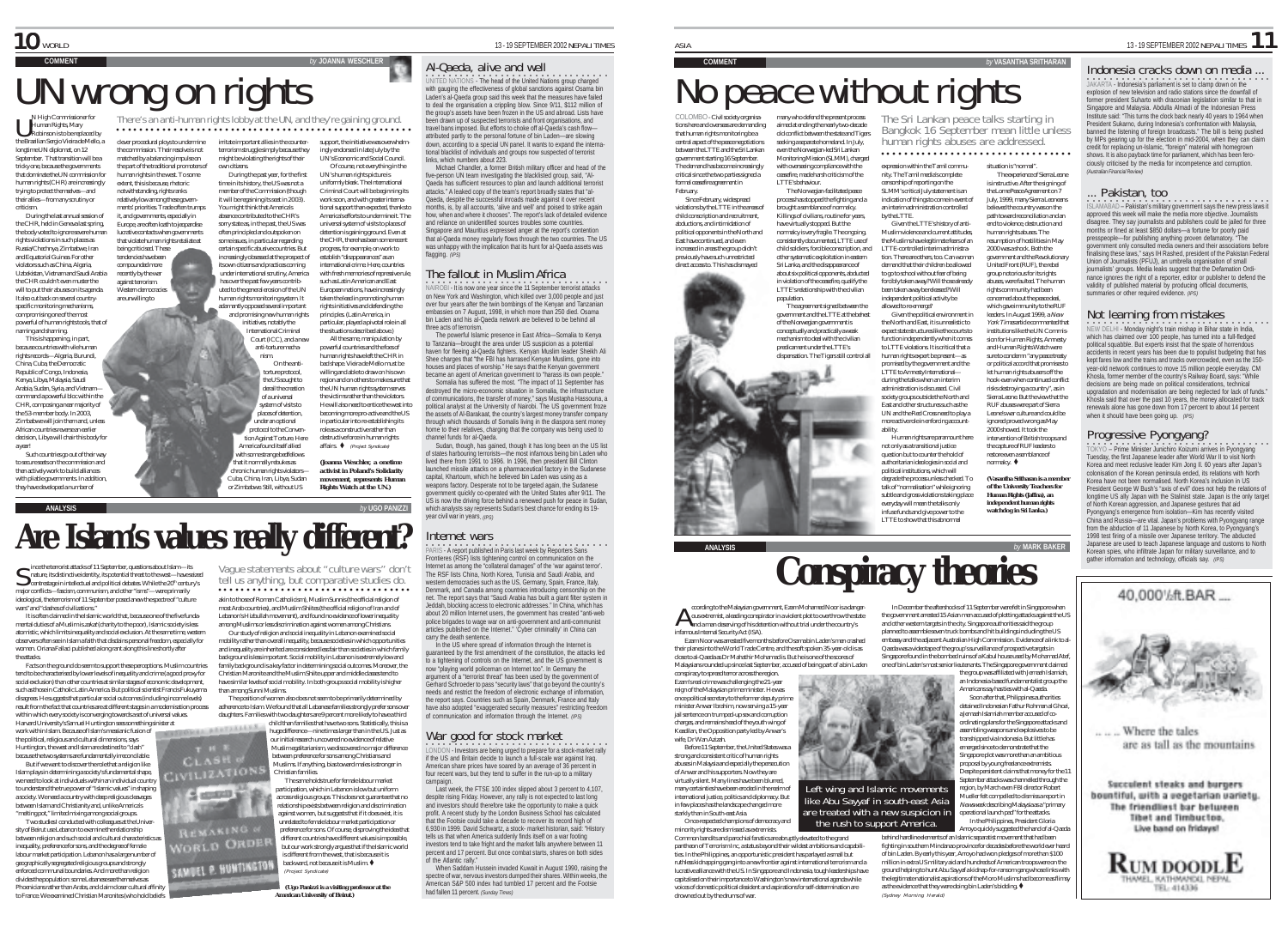### **12** FROM THE NEPALI PRESS THIS PAGE CONTAINS MATERIAL SECTED FROM THE NEPALI PRESS 13 - 19 SEPTEMBER 2002 NEPALI TIMES

More corruption **Deshantar, 8 September** the Home Ministry, sanctioned the amount and gave a copy of the signed receipt to the CIAA. The whole process was

The CIAA has directed the

According to sources, the king wants major changes in the council of ministers. He indicated

o successibilities.

cabinet. The list includes the

list, Deuba sent back a reply

Here's an incident that reveals how helpless the CIAA is despite winning accolades from the entire country for arresting corrupt revenue department officials. Once they announced the Baneswor assembly, Prime Minister Sher Bahadur Deuba and Home Minister Khum Bahadur Khadka looked to the Home Ministry for funds. In mid-June, a sum of Rs 9.2 million was sanctioned from the Home Ministry on the instructions of Khum Bahadur Khadka, and sent underplayed. Council of Ministers to clarify where the money—meant for intelligence matters and to pay informants— is being used. If the council is not able to do so, it should specify the reasons. While the commission has come down hard on officials of the revenue department during the initial phases of its anti-corruption campaign, it has let the prime minister and the home minister walk away, even though it was

to the prime minister. Fearing that they would get into trouble with the accounts committee, the Auditor General and concerned officials who might investigate such a large transfer, Home Ministry officials took protective measures, and told the prime minister that a receipt was necessary. The prime minister directed them to prepare the necessary papers and, along with the home minister, signed the receipts. handed proof on a platter. ○○○○○○○○○○○○○○○○ Ghatana Ra Bichar, King and PM 11 September Three months after parliament was dissolved, unprecedented and unnatural differences have been brewing between the king and the prime minister. The differences between the two high sources is sure to create uncertainty in

When other officials found out about the money, they appealed to the CIAA, saying that the money had been misused. The CIAA began an investigation. Khum Bahadur Khadka then put pressure on CIAA chief Surya Nath Upadhyaya, ringing him directly and threatened to put him behind bars on the grounds that he was a Maoist informant. Then, Undersecretary Dwarika Acharya and senior officer Janak the country. this to the prime minister three weeks ago. The prime minister had also expressed his desire to the king for a small and efficient cabinet. But Deuba got a rude awakening when the palace presented him with a list of wanted removed from the



Sharma, who oversee accounts at

**QUOTE OF THE WEEK**

"Human rights are being violated. If this is proved, Prachanda, Baburam [Bhattarai] and Sher Bahadur [Deuba] could be brought before an international criminal tribunal in The Hague."

— Nayan Bahadur Khatri, Chairman, National Human Rights Commission in Deshantar, 8 September.



"Mr Minister, have you seen any corrupt minister come this way?" Newspaper: Corrupt ministers to be punished by prime ministe

स्पेसराइम देनिक Spacetime, 8 September

tant and larger than just the tree symbol, and that he isn't ready to bargain in the name of democracy. He'd rather go to jail, he says. Today, the coldness between the king and the prime minister revolves around the reshuffling of the council of ministers. If there are any other reasons, it is difficult to know what they might be. strength; their campaign was continuing in the hinterland. The security forces may have been emergency the Maoist had

**Camouflage** ••••••••••••••••••••••••••••••<br>Kantipur, 10 September, Gunaraj Luitel कालिपर Today, the influence of military

thought is increasing among the Maoists, and political leadership is declining. Dr Bhattari does not accept this. But when he met with leaders of the left parties, including the UML, in Siliguri, he expressed the

solving the problem through talks, he stressed war. As the Maoist insurgency falls into the hands of the guerrillas, Dr Bhattarai's principled

explanations of the past are becoming weaker. Recent incidents have shown that the battle of guns cannot be controlled by intellectual thought. In the face of repeated Maoist attacks, the attempts of

names of high-ranking ministers it names of Chiranjibi Wagle, Bijay Kumar Gacchedar, Jaya Prakash Anand and Bal Bahadur KC. It is understood that on receiving the civil society to encourage talks, have been weakened. Of course, the Maoists may feel the necessity to display their strength. After the losses they suffered in Khara, Rukum, the Maoists wanted to prove that their status hadn't changed. They made that clear in Sindhuli and Arghakhanchi.

no need for them to engage in this show of

saying that he could not betray friends who had helped him in trying times, and that he would rather resign than do this. After

tat democracy is more impor-

that, certain power centres have ed bargaining, asking Deuba whether he wants the tree symbol. Deuba has maintained However, there was



denying this, but the majority of people believed that the Maoists were still strong. Prior to the declared "people's governments in 15 districts. After the emergency, they added two more. If they regard themselves as a national power, the Maoists are also responsible for protecting the country from foreign interference. The government is intent on

purchasing guns. We can't rule out the idea of foreign forces entering Nepal to control the Maoists. Let's hope that the recent redesigning of Nepal Army

military perspective. Rather than uniforms to resemble those of their Indian counterparts is just a coincidence. **Deshantar, 8 September** Let them eat guns

The entire nation was shocked when Sher Bahadur Deuba went off to Belgium instead of attending the Johannes-

burg conference. Army personnel were even more

political parties and

minister has agreed to the purchase of 5,500 rifles at a cost of \$4000 each. If the nation has to spend Rs 1.73 billion to buy these arms, a 15 percent commission on that amount comes to Rs 267 million.

> have babies. It is mostly upper class and middle class families who come for treatment. 800 childless couples before introducing the technology in Once the agreement is signed and the initial deposit is paid, that would mean a commission of almost Rs 130 million. It's understandable that the prime minister, who has become used to commissions, would prefer to go to Belgium than listen to dry speeches at Johan-

shocked when they heard that they were getting more arms than the 2,000 FN rifles they had expected. At present, the ill-.<br>equipped security orces are fighting with Maoists in Nepal's remote hills in order to establish peace. They don't even get nourishing meals. The don't have adequate barbed wire to protect their security posts. The home minister and the prime minister are giving them rifles instead. The prime

should subsidise the equipment necessary to help childless couples, though she is often accused of helping add to Nepal's already large population. Men appear more eager than women nesburg. It's also evident that the Belgium trip was personally more profitable.

·<br>Kantipur Editorial, 10 September Start politicking

have been successful in going to Malaysia on Nepali passports. If the Maoists want to be a part of national politics, they have to realise their past wrongs, renounce violence and try to win the acceptance of the people. It's dangerous for the Maoists to forget this reality in the flush of a momentary victory. It is criminal of them to think that they have to kill as many people as possible to create an environment for talks. But recent incidents indicate that it's been difficult for the Manists to let go of this belief. It s evident that the Maoists' goal is

that Nepal can become a heaven for arms imports. It is the duty and the responsibility of consti tutional parties to defeat the Maoists' objective. It is equally important for the Maoist leadership to analyse the situation, otherwise there is a danger to their very existence. The increasing number of bodies, despite the nine-month emergency, is a message and a

government, too, to renounce violence. Test tube Nepalis

20 women fit to undergo

The women were first administered injections to

of the procedure is having repeated ultrasounds and hormone checks. About 30 percent of the women who

to get the emergency extended so warning to Sher Bahadur Deuba's Since Indians are not permitted to go to Malaysia as foreign labourers, foreign employment companies and mafia groups are sending them abroad on Nepali passports, says Superintendent Prabal Sumshere JB Rana, who is responsible for security at Tribhuvan Airport. As it is not possible for Indian citizens to leave Nepal on Nepali passports, they fly out from India after replacing the original photos on Nepali passports with their own. The Malaysian government has stopped employing labourers from India in recent years, as it is not satisfied with their

Gorkhapatra, 8 September For the first time in Nepal, there is a test-tube baby project, with 19 women on board. The process was started by Dr Uma Srivastav of the Nisantan Clinic in Putali Sadak. According to Srivastav, 35 women keen to deliver test tube babies contacted the clinic when they heard about the possibility. performance. According to the Crime Investigation Department, more than 400 Indian citizens have flown to Malaysia on Nepali passports in the past year. This was revealed after the Delhi Immigration Police arrested an Indian citizen with a Nepali passport who was bound for Malaysia.

In the first phase, 19 out of the treatment were selected. At present, 15 percent of married couples in Nepal do not have children, and the technology has been introduced in Nepal for their benefit. It's been eight years since experts have been trying to introduce in vitro fertilisation technology in Nepal with the help of the private sector. Nepali couples have until now have been going to India for the treat ment—an expensive undertaking. develop their ovaries. They were divided into two groups: those who have to take injections 21 days prior to the start of their period and those who began taking injections on the second day of menstruation. "Since you have to take injections until the eggs are formed, it can be pretty expensive," says Srivastav. One The Nepal Joint Foreign Employment Entrepreneur Association has formed a three-member committee to investigate the matter. Says Balram Giri, coordinator of the committee, "We've found that the photos on passports stolen from manpower agencies are switched so to send non-Nepali citizens abroad." Indian police have also arrested Dil Bahadur Rai and Khem Bahadur Painja, two men involved in the passport scam, and handed them over to Nepal, say security officials. The Nepal Police has also started an investigation, and recently raided three manpower agencies—Pioneer Overseas based in Baluwatar, New Gorkhas Overseas, and Heet Overseas in Sukhetaar.

njection costs about Rs 1,700. As there is only one company registered to manufacture such injections, the drug is in short supply. The other expensive part undergo the process are able to Srivastav says she's treated about Introducing the community. The immigration department and the labour department are pointing fingers at each other over the scam. Lalit Bahadur Thapa, director general of the Labour and Employment Department says that if Indian citizens have managed to go to Malaysia on Nepali passports, that is due to the carelessness of the immigration department. Anand Raj Pokhrel, director general of the Immigration Department maintains that it is the responsibility of the Labour Department to follow-up with the country in which workers have been employed. "It's not possible for them to fly from Nepal. We wouldn't know about people flying from India," he said.

too, but they tend to be shy about having their 'masculinity' tested. People have even asked her to find a sperm donors who bear a resemblance to the couple and are of the same caste. A semen bank has been established and the centre arranges for sperm donations. Wannabe Nepalis ○○○○○○○○○○○○○○○ Spacetime, 7 September More than 400 Indian citizens

**NEPALITERATURE** *by* **MANJUSHREE THAPA**

# Expressions to get us through elections

rony is an excellent literary tool to combat the angst of being stuck in unpleasant situations. (Bathos is another widely used literary tool, but it is much less fun). A story, poem, or even conversation studded with a sly innuendo here, a witty repartee there can really get you through an insufferable day (or week, month, year, life). Now given that we are stuck facing an election that may not live up to our low expectations of election-time freeness and fairness, we might, for our own sanity, seek refuge in irony. To do, so, one need only turn to Nepal's oral tradition: spoken Nepali, even today contains a vast storehouse of expressions that whether or not you agree with them—help release pent-up frustration. Go to any wayside teashop, and you will overhear people tossing about the most artful expressions: colourful expressions are a way of life here. I have translated some often-heard expressions below as a public service to help us all get through the upcoming elections: I

One useful expression for the months ahead is *artha na bartha govinda gai*, which roughly translates as *neither meaning nor seaning Govinda cow*. This expression cleverly exemplifies its message: it makes no sense in itself (Govinda being a male name, and a cow being, well, female), and it is hurled, usually in a tone of bewilderment, at anything that is essentially senseless. As in, 'The candidate has made yet another public speech of neither meaning nor seaning Govinda cow import.' That expression competes with many for Nepali

affections. Another good expression for the upcoming months *a festival like no other is taking place in Handigaun*. Why poor Handigaun— a respectable neighbourhood with deep cultural roots—gets blown off so, I could not say. Sure, its surplus wealth didn't build as many temples and palaces as in nearby Basantapur and Patan, but it was still respectable, way back when. (Handigaun native conservation architect Sudarshan Raj Tiwari is even writing a book about how respectable the neighbourhood was, way back when). This saying can be applied to many aspects of public life in Nepal. For example, throughout the campaign, you might<br>consider saving 'The way people keep urging me to consider saying, 'The way people keep go down to the voting booth, it's like a festival like no other is taking place in Handigaun. Now almost everyone I speak to is considering boycotting the elections. (If the elections even take

place, they say, not wanting to give into irrational exuberance, Nepali-style). But keep this in mind: if you vote, and actually help elect a sober, chastised party which then forms an actually governing government, this will be a case of *if it comes, it's a mango. If it goes, it's a stick*. Meaning, why not make the effort? You stand to gain a whole mango (read actually governing government), and all you stand to lose is a stick (read vote). (Actually, I came across a brilliant adaptation of this expression recently, when a longtime NGO/INGO hand remarked. 'If it comes it's a project, if it goes, it's just a proposal.' I would credit this man for his brilliant

adaptation, but I worry that his career will end). In the spirit of *if it comes, it's a mango*, then, we must all vote (again, if the elections even take place). But I sympathise with those bitten by the boycott bug. It's hard to know which party to vote for, given that they have all spent the past twelve years

DIG GNOND DIG

*shitting on the plate that they eat from*. This is highly not recommended to do. We the voters, not being plates but people, notice when we are being sullied. This time around, we demand that the parties offer us candidates who know where their party offices' outhouses are.

CULTURE AND SOCIETY  $\frac{1}{3}$ 

**ENCOUNTERS** 

Which brings us to the matter of party intellectuals. Sure, they at least know where the outhouse is. This doesn't mean they should run for office. Our intellectuals. Such intellectuals. *Seven villages drown as the fishermen confer*. While the country rapidly regresses to authoritarian rule, our intellectuals hold verbose thought-conventions (I'm sorry, the term *bichar gosti* is utterly untranslatable, so let's make do with thought-convention). And what our intellectuals say at these thought-conventions is: 'We must save democracy. Vote for my party,' or, less actively 'Democracy must be saved. My party must be voted for.'

Yes. We must save democracy, and failing that, democracy must be saved. To do so (or to have this done), first we need qualified candidates. Otherwise our next inept government will bungle away our last remaining civil liberties, and then we'll have to sit around saying, in bitter tones, '*The creature of shit enjoys staying in shit*. Our politicians prefer Panchayat-like rule to democracy.'

Now translating expressions is a failed mission from the get go. (For instance, *from the get go* would not fare well in Nepali translation). Too many local idioms, colloquialisms, and references remain

stubbornly untranslatable, or they end up being so funny that their meaning is unduly eclipsed. (Example: *aaskaashko fal aankhaatari mar: die looking at the fruit in the sky*). None of the translations offered here captures the pithy zing of the original, so readers who understand Nepali must stop reading this column at once and strike up a conversation with a nearby Nepali.

For those who do not speak Nepali, another expression that may come handy in November is *like a chicken that has eaten salt*. Now I have never seen one of these, but I am told, by others who likely also haven't seen one, that these creatures lack vigour: they are dehydrated, their necks droop, they squawk about weakly, looking unenviable. This is how I walk around most of the time. Anyway, readers might try trowing this expression about on especially bad days For example in November, some might want to say, 'After I spent two hours in the sun waiting in line I found that somebody had already voted in my name so I walked home in the manner of a chicken that had

> eaten salt.' In the event that you do get your vote stolen, you can also say, 'I have been betrayed by workers of our political parties, all of who have *Ram-Ram on the lips and a dagger in the pocket*.' In fact it is always advisable to check the metaphorical pocket of any

friendly politician near you to see if he is carrying horical daggers. If the parties reform their ways, we can still make mocracy work, of course. (Who really wants to build alternatives to the existing parties? It would be so much easier for people to rally around a new, reformed Congress and UML. Or two new, reformed Congresses and UML. Whatever). Some will say that this is wishful thinking, otherwise known to Nepalis as indulging in *eating the sweetmeat of the mind with clarified butter*. Democracy is already lost, they say.

There will be no elections. Stop dreaming. There is no sweetmeat to eat. To such people, one can only say: well, now *we've burned down the house, so we won't lack for ashes*. Now there's a depressing thought. There are limits, obviously, to the

chological release that irony offers… ...<br>These and hundreds of other Nepali expressions and riddles are collected by Krishna Prasad Parajuli in his illuminating book *Nepali Ukhan ra Gaunkhane Katha* (Royal Nepal Academy 2039 BS and Ratna Pustak dar 2047 BS). This book would make an excellent gift for Nepalis living abroad, who must surely miss the verbal bandying that goes on every day among Nepalis.



Nepalganj - I am here on a mission—to look at the situation of the freed bonded labourers, Kamaiyas. I wonder, why do we still call them Kamaiya? The system has been banned, why do we not reinstate their identity, their right to recognition as an indigenous people of the tarai who, through circumstances, were reduced to becoming bonded labour. They are the Tharu, and their despair, a canker sore on development efforts in Nepal. We call them sharecropping is further reduced when their "owner", malik

> The Rapti is usually in flood, but now she is a waist-deep stream one can wade across. We say these are Maoist-controlled areas, why would they not be? When one sees the apathy, the frustration of the people who talk of having been given land by the hal ko chaap bhako party, yet have no sale deeds,











While floods wreak havoc in the east, here in the west until a week ago, there are no signs of the monsoon, the fields are parched, and the rice seedlings—twice planted—scorched. And again the women of Kanchanpur, fast, praying

**Waiting for freedom,**

had to work the whole day in the zamindar's house. I had a sevenday-old baby, I could not get time to feed him and I fell sick. Finally my husband refused to work for the landlord and I was given leave." Her husband now works as mason, a bricklayer, a carpenter and she says proudly, "My children are free. We are the Mukt kamaiyas, we were free even before the government decision." This categorisation has created a division among the community, as there is resentment from those who do not have those promised five kathas of land and Rs 8,000. Those who sit by the edge of the river in makeshift shacks, the donor-given plastic sheets no match for the wind and rain, their dry eyes turning towards the sky waiting in vain for that one drop of rain. Now on my return, they stand by their flooded fields and shake their heads. One more deluge like the one today, and their efforts are going to be wasted. Each seedling , back-breakingly planted, is going to go under. No more food, no more work and labour lost going to the Indian hired from across the border. Once more will they be the recipients of the landlord's scorn beaten and driven away from their thresholds. Their sunburnt skin drenched and stretched, their children standing naked, bitten by snakes, purging what little that they have in their stomachs, their women trying to suckle the youngest born on breasts gone long dry, while the gods shed tears in vain. The scenario unfolds while

to their ancestral deities for respite, development churns its gargantuan wheels in the name of poverty alleviation, conflict resolution,

no claim to ownership. Their women have been asked to work for free, and many have removed their

rehabilitation and reaching the "poorest of poor", the "marginalised" and the "disadvantaged". How pithy these words are, as the world empathises with taxpayers' money, providing relief, yet asking for community participation. They say it develops a sense of

ownership, otherwise the beneficiary becomes "aid dependant". What can these pathetic creatures contribute, when food sufficiency

hardly extends more than three months? How can they rise  $\sin^2 \phi$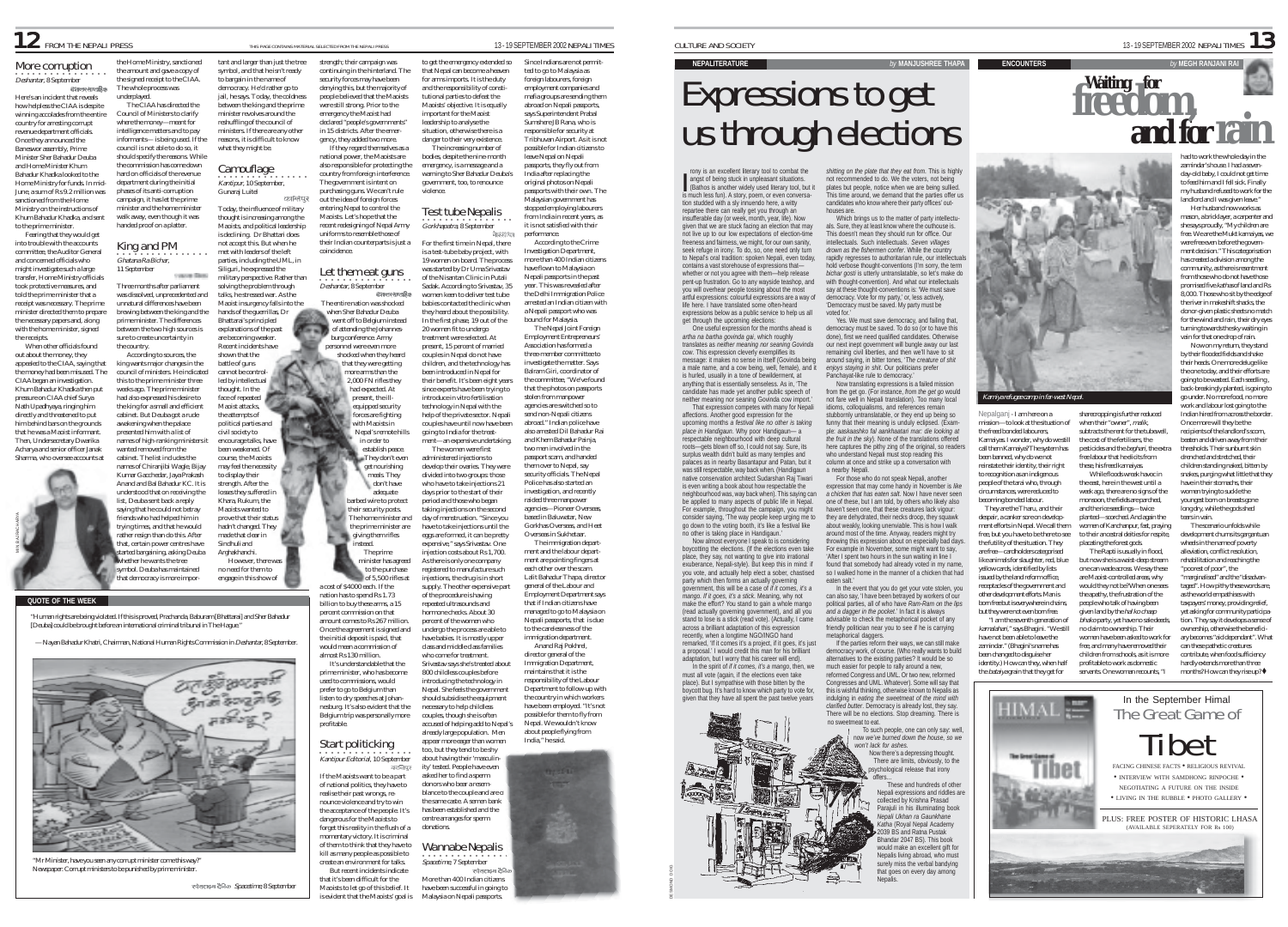### **ABOUT TOWN**

### PHOTOGRAPHY

- % **The Lost Valleys of Nar and Phu** Free slide show on newly-opened destinations in Upper Manang. 14 September, 5.30 PM, Hotel Marshyangdi, Thamel. 414193, 981038325
- % **Young amateur artists and photographers and enthusiasts** Work displayed free of charge at The Fort Resort, fort@mos.com.np. 226799

### MUSIC % **Full Circle** Acoustic R&B, Mondays and Thursdays, 7 PM on, Yak & Yeti

Piano Lounge. 248999 % **Jazz your blues away** The Jazz Commission with Vidhea, Fridays 7PM on, Fusion, the bar at Dwarika's. 479488

- % **Saturday Night Fever** with Blind Faith, Saturdays 8.30 PM, The Rox, Hyatt Regency Kathmandu. 491234
- % **Nanglo Bakery Café live music** The Strings, Fridays, Nanglo Café & Pub, Darbar Marg, 6.30 PM. The Heartbreakers—Saturdays in Teku and Sundays in Baneswor, 6.30 PM. % **Shangri-La Re-Unites Prism** Friday nights live at the Jazz Bar, starting 8 PM.
- www.hotelshangrila.com. 412999

DRINK FOOD

% **Meter of Malts** Single malt tastings, 12 varieties, the Piano Lounge, Hotel Yak & Yeti, Rs 999. 248999

### % **Risotto and sabayon specials** at the Al Fresco,

- Soaltee Hotel, Rs 350 nett per person. 273999 % **Mexican food festival** Until 15 September at Summit Hotel, 11.30 AM – 9.30 PM, and Patan Museum Café,
- 11.30 AM 4.30 PM. 521810 % **Walter's Bodega relocates** opposite KC's, Thamel. Mexican food promotion including fajitas, enchiladas, burritos and more. Buy one entrée, get one free.
- % **Barbecue with live band** 6.30 PM 9.30 PM, Wednesdays and Fridays, Splash Bar and Grill, Radisson Hotel. 411818
- % **Autumn Special** English premier football with steak, and Rs 55 draft. Glass K-too! Beer & Steakhouse., Thamel. 433043
- % **Mountain Madness** Award-winning cuisine at Rs 250 each BBQ, two-for-one cocktails at Rs 250. Kilroy's of Kathmandu, Thamel. 250440.
- % **Fresh claws** Fresh crabs all September, with lunch buffet, Cajun crab cakes with mesclun, baked crab with mustard and fontina and more. The Sunrise Café, Hotel Yak & Yeti. 248999 % **Krishnarpan** Fifty percent discount for five guests or more, reservations preferred, Dawrika's
- Hotel. 479488 % **Buy one get one free** Cuisine Du Jour daily special theme menu, Shangri-la Kathmandu, Rs 700.
- 412999 % **Vegetarian specialties** with membership discount for Nepalis and expats at the Stupa View
- Restaurant & Terrace, Boudha. 480262
- % **Iced Lemon Sour Plum** Sour, sweet, salty, bitter, to go with the improved Singaporean and Malaysian food. Sing Ma, the Food Court, foodcourt@wlink.com.np. 520004

### GETAWAYS

- % **Monsoon mists** Horseshoe Resort, Mude two-and-half hours from Kathmandu. Nature walks, birdwatching, drizzle walks, Nepal's best Finnish sauna. resort@horshoe.wlink.com.np % **Trust your sixth sense** Indulge the other five at The Old Inn, Bandipur, the ancient hilltop town
- near Dumre, Pokhara Highway. Contact Himalayan Encounters, Thamel, 417426. % **Monsoon in Shivapuri** Birdwatching and hiking 20 minute drive, 10 minute walk from Kathmandu,
- two acres 6,000 feet on the edge of the Shivapuri National Park. Rs 1,850 per person with dinner and breakfast, Rs 925 per child 5-14 years, Shivapuri Heights Cottage. info@escape2nepal.com
- % **The Great Godavari Getaway** Special weekend packages including room with breakfast and dinner, 25 percent discount on health club facilities. Godavari Village Resort. 560675
- % **Writing Retreat** Full board package. Aesthetic living, innovative thinking, creative writing and nature at Park Village Resort, Budhanilkantha. 375280
- % **Bardia Bonkers** Freshwater dolphins, giant tigers, elephants, safaris, rafting, evening cocktails, traditional food. junglebasecamp@yahoo.com.
- % **Behind the wall** Local residents buy one night for \$99.00 plus tax get the second one at 50 percent, single or double at Dwarika's Hotel. 479488

*For inclusion in the listing send information to editors@nepalitimes.com*

**DEPRIVE A CHILD** 

**KATHMANDU VALLEY**

Fri Sat Sun Mon Tue 28-17 29-18 29-19 30-19 30-19

& & && &&

We are expecting another monsoon pulse before the rainy season begins to taper off early next week. But already, we are beginning to see the signs of the postmonsoon: misty mornings, cool breezes, blue skies. This powerful low pressure circulation in the bay (seen in the satellite picture taken on Wednesday morning, left) will bring in fresh showers over the weekend. These will be brief, heavy and localised downpours possibly accompanied by lightning and thunder. By late next week, bright sunny days (hot at

AND YOU DEPRIVE THE NATION.

**OT EDUCATION** 

DSES-11-09-2002 02:00 GMT

**NEPALI WEATHER** 



Human Resources Development Centre, Kathmandu, 1993/1999

A survey of Nepali history stressing themes important to understanding the development of Nepal, this volume attempts to provide a historical framework to understand the present. Stiller focuses on Nepalis' relationship to land, vision and leadership, politics for profit, control and decentralisation. He outlines the complex socio-economic and political heritage that frames the choices Nepali bureaucrats and citizens must make.

**Planning for the People** Ludiwg F Stiller, SJ, Dra Ram Prakash Yadav Human Resources Development Centre, Kathmandu, 1978/1993 Rs 150

**BOOKWORM** 



**The Rise of the House of Gorkha** Ludwig F Stiller, SJ Human Resources Development Centre, Kathmandu, 1995 Rs 150

The period of the transition in the hill regions of Nepal from the era of Himalayan valley-centred petty states to the period of national growth is of fundamental importance to the politics of the country today. Stiller contends that the basic guidelines of Nepali politics have been family-oriented, not party-centred, and that in the Nepali terrain the land-military complex has been central in determining the relationship between Kathmandu and the hill regions.

### **Sociology of People with HIV/AIDS in Nepal: A Critical Reflection** Narbikram Thapa ActionAid Nepal, Kathmandu, 2002-09-10 Rs 75 This volume, based on extensive fieldwork among people living with HIV/AIDS in rural and urban

areas of Nepal, tackles the illness as a social and developmental problem, not only a health issue. It discusses how people with HIV/AIDS are marginalised, and how social realities ought to play into planning to help alleviate their situation through a rights-based approach, as well as control the spread of the disease.

### *Courtesy: Mandala Book Point, Kantipath, 227711, mandala@ccsl.com.np*

**CLASSIFIED Contact www.kopilaclinic.com** SPIRIT FROM YOUR TOES UP.<br>Amail: buddhasfeet@vaboo.com.or.ring.425931 email: buddhasfeet@ya

### **Beautiful land for your dream project !** Bird breeding?

○○○○○○○○○○○○○○○○○○○ Flower/Fruit Cultivation? Ayurvedic Clinic? Meditation Center? Terraced land, 2 ½ Ropani, next to a wild running brook! Absolutely breathtaking location. Only 20 minute drive from Kathmandu city to this treasure property**!** Serious buyers, Please call : Niraj 981024067 Email: niraj\_adhikari@hotmail.com \* 969107153

**House for rent in Jawalakhel** centrally located, spacious old Rana bungalow (9386.61sq.ft) with big garden, ample parking space. Total land area-30690.23 sq.ft. Suitable for offices. Serious enquiries: Contact S. Rana between 7- 8:30 am and 5:30-8 pm Tel: 521128/546857

**House for rent in Thamel** Four bedrooms each with attached bath, eat-in kitchen, living room, large terrace, Rs 15,000. Tel:9810-21981,9692-3272

**Foot - Reflexology**: stressed or tired? UPLIFT YOUR

### *For insertions ring NT Marketing at 543333-36.*

Join us - tel 429590

○○○○○○○○○○○

1993. Some 150 elite US Delta Commandos and Army Rangers are in Mogadishu, Somalia, to hunt down a warlord intercepting inter-national food shipments for starving Somalis. The mission goes horribly wrong—the Ameri-cans didn't plan for thousands of angry civilians protesting the intrusion into their internal affairs. First one, then another, helicopter is shot down, and suddenly the peacekeeping omes war, as the soldiers must res cue their downed comrades.



**Nagarkot Special at Naked Chef** Bed and breakfast, three-course gourmet dinner, Rs 800 per person. Room Rs 300 only. For Nepalis and expatriates. 680006,

 $X$ ▬

**K-Too! Beer and Steakhouse** not the "longest", "highest", "first" or any other superlative. Just a relaxed, easy-going bar and restaurant with the coldest beer and juiciest steaks this side of the moon. By the Kathmandu Guest House. 433043 **Visit Ground Zero** Fine wines, designer candles, cards, exclusive Nepali paper products, silver jewellery, wooden items, perfumes and more. Darbar Marg opposite Hotel de l'Annapurna **Lazimpat Book Club**: We choose a novel and meet one evening a week for discussion and conversation.

### **BBC on FM 102.4 Mon-Fri 0615-0645 BBC World Today**

| Sat     | 0615-0645 | <b>BBC Reporting Religion</b> |
|---------|-----------|-------------------------------|
| Sun     | 0615-0645 | <b>BBC</b> Agenda             |
| Daily   | 2045-2115 | BBC gkfnl; ]f                 |
| Daily   | 2245-2300 | BBC gkfnl ; ]f                |
| Sun-Fri | 0740-0800 | ltgóf s/f                     |
| Daily   | 0800-0830 | 8 jn L                        |
| Daily   | 2000-2030 | cfhsf s/f                     |
|         |           |                               |

### Radio Sagarmatha

**P.O. Box 6958, Bakhundole, Lalitpur, Nepal Tel: ++977-1-545680, 545681 Fax: ++ 977-1- 530227 E-mail: radio@radiosagarmatha.org www.radiosagarmatha.org** /**]**8of]; u/dfyf



arrival of four new FM channels in Pokhara in the past year with a wide variety of programming from news and current affairs folk song competitions, phone-ins and radio chats. "We have found that the morning news has the highest ratings, and this is closely followed by folk songs" says Dev Chhetri, managing director, of Radio Machapuchre, named

after the stunningly beautiful mountain that dominates Pokhara. The people of Pokhara are traditionally renowned for their love of folk music, and many of

the most popular Nepali folk songs have been composed and sung by Pokhara's talented

musicians. One of them is Saroj Gopal Bajracharya, who wrote the famous songs Bijaypur khola tarera and Nakkali lai bhagai lagyo, which were big hits in the 1970s. Pokhara-native Shrestha is now station manager of Radio Machapuchre, and he is happy

are suddenly so well informed, the reason is clear: it is the that FM has given folk songs a big boost with popular programmes like "Hello 91", "Old is Gold" and "Your Choice". says proudly.

and tradition rather than destroying it," Shrestha Sushil Lama, managing director of Annapurna FM is



n famous folk singer to station manager, Saroj Gopal Bajracharya (left) in the studio. Dev Chhetri of Radio Machapuchre in a morning ne

equally enthusiastic. "We have tried to stress the quality of music and current affairs, and the response has been overwhelming. he told us. "The challenge now is to make the stations break-even." That could happen soon, since national-level advertisers are also drawn by the high purchasing power of listeners to Pokhara's FM stations. Besides Machapuchre FM 91 enough to sustain four stations. There is bound to be a shakeout soon, with Machapuchre and Annapurna battling it out for the top slot. Both have lucrative cable television businesses to sustain losses for the present. "There is enough business here for us to do well and recoup our

three stations have gone on air: Annapurna FM 93.4, Himchuli As a business, the advertising

of Annapurna FM. Feedback from listeners throughout central Nepal has been phenomenal. Bajracharya points to the sack of letters on the table at the reception desk at Radio Machapuchre, and says they are all two days worth of letters from listeners. Most are poetry for broadcast and programming.

Kathmandu," says Sushil Lama

### investment," says Dev Chhetri. There are now numerous digital studios in the town recording new songs by Pokhara's budding crooners who are mixing folk with pop. The big difference with Kathmandu is that FM has given Pokhara artists a tremendous burst of creativity and new songs are hitting the airwaves every week. "There may be a thing or two that Pokhara can teach requests for songs or sending in feedback and suggestions on Now that the Surpeme Court has ruled that nongovernment FM stations can broadcast news, the stations provide breaking news and happen producers interrupt

and other points with fresh updates. Besides relaying the morning news headlines, the stations go regularly to Kathmandu for fresh political perspectives from the capital. Himchuli FM has a tie-up with Radio Sagarmatha in Kathmandu and other stations hook up with private production centres for news updates. The only loser in all this seems to be the venerable state-run Radio Nepal, which has suffered a massive exodus of listeners from its medium wave broadcasts. Radio Nepal is now confined largely to its AM listeners in areas which are beyond FM

reception.  $\blacklozenge$ 

their regular programming with reporters calling in from Palpa



updates. When events like the Maoist attack in Argakhanchi

**SAMSUNG** 



### UBLEBIBI TO ART OF THE BELD<br>PUBLICATIONS AND OLT ATTRA **Hotel Hydensonichs** By (003) \$1,000 **Innal South Autom** Nepoli Times **B.1040 Great Graduary and La**

**Sunnet Read, Tel: Off EDB-MI** Materials Drive, Tel: 021-32307 Newmark Tal 161-30130



### CULTURE  $\overline{13 \cdot 19}$  SEPTEMBER 2002 NEPALI TIMES  $\overline{15}$



An FM-craze grips Pokhara as listeners tune in to news and music.